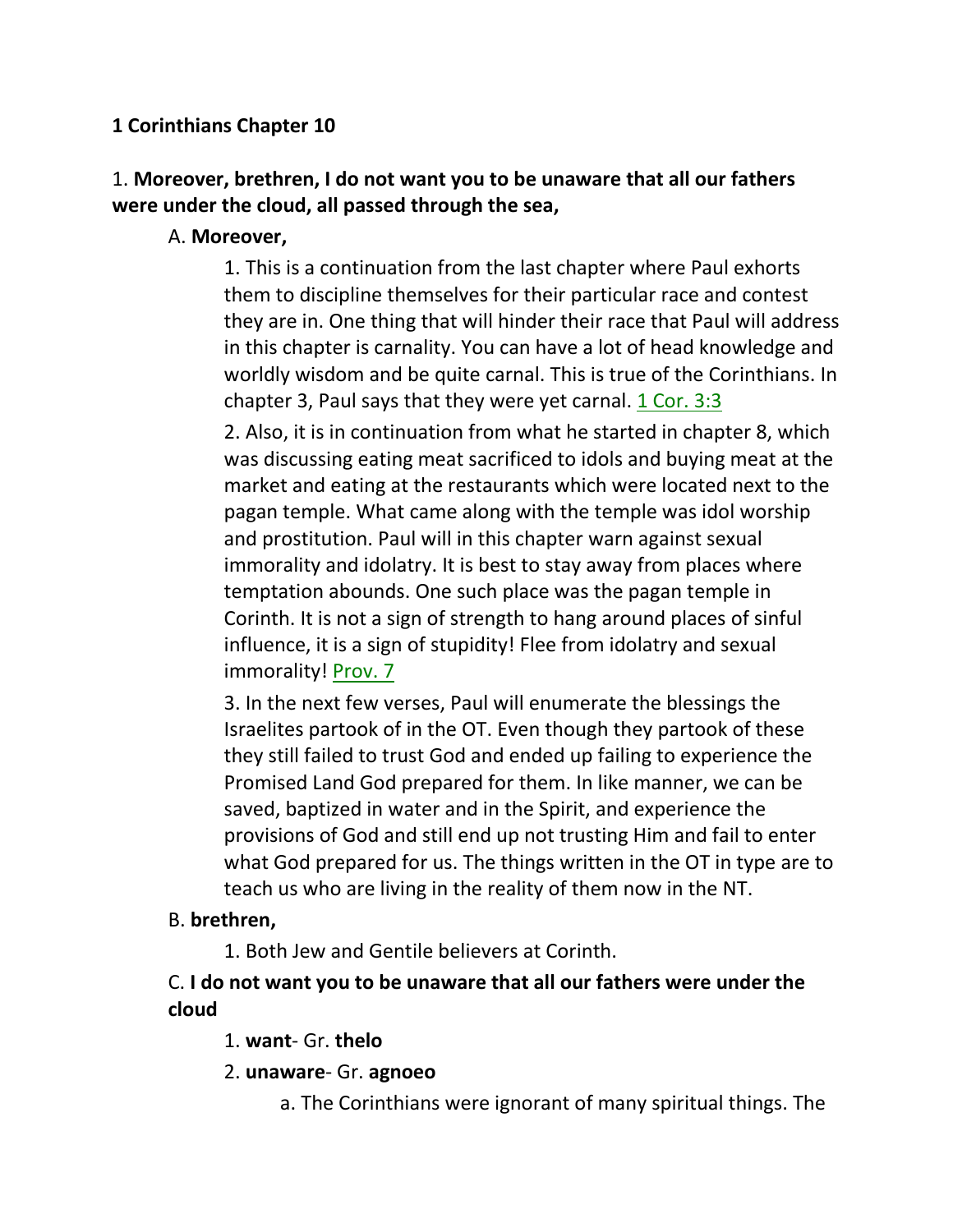carnal might know many natural things but they are blinded to spiritual things.

#### 3. **all**- Gr. **pas**

a. Paul will use this word "all" five times in four verses to show that all of them partook of the blessings of God's provision, but not all of them pleased God by faith and failed to enter into the fullness of His provision- the Promise Land. Likewise, all Christians have the same resources made available to them, but it is possible some will not trust God and miss out on the fulness of what God had provided for them as well.

#### 4. **fathers**- Gr. **pater**

a. The "fathers" here are the descendants of Jacob- the twelve tribes of Israel, at the time of the Exodus from Egypt.

## 5. **cloud**- Gr. **nephele**

a. A pillar of smoke led them by day and a pillar of fire by night. Ex. 13:21 This cloud was for protection from the elements and for direction. This cloud is a type of the Holy Spirit. He is both our comforter and our teacher [guide]. John 14:16, John 14:13

b. The cloud of the OT was external and visible to the natural eye, but the cloud of the Spirit in us as believers is not visible.

c. It is hard to see how the Israelites were so hard hearted and unbelieving even when a supernatural cloud led them around the wilderness and it would turn to fire at night to give them light! This shows you that faith is of the Spirit and not something you can operate in the flesh. You cannot operate in faith by your five senses.

d. When the cloud moved from resting over the tabernacle the people needed to follow it or they would be exposed to harsh elements and would soon lose sight of the cloud to guide them. When we lose the comfort of the peace of the Holy Spirit in us and lose sight of direction in our life it might well be we are not keeping in step with the Spirit.

## D. **all passed through the sea**

- 1. **passed** Gr. **dierchomai-** *to come through*
- 2. **sea** Gr. **thalassa**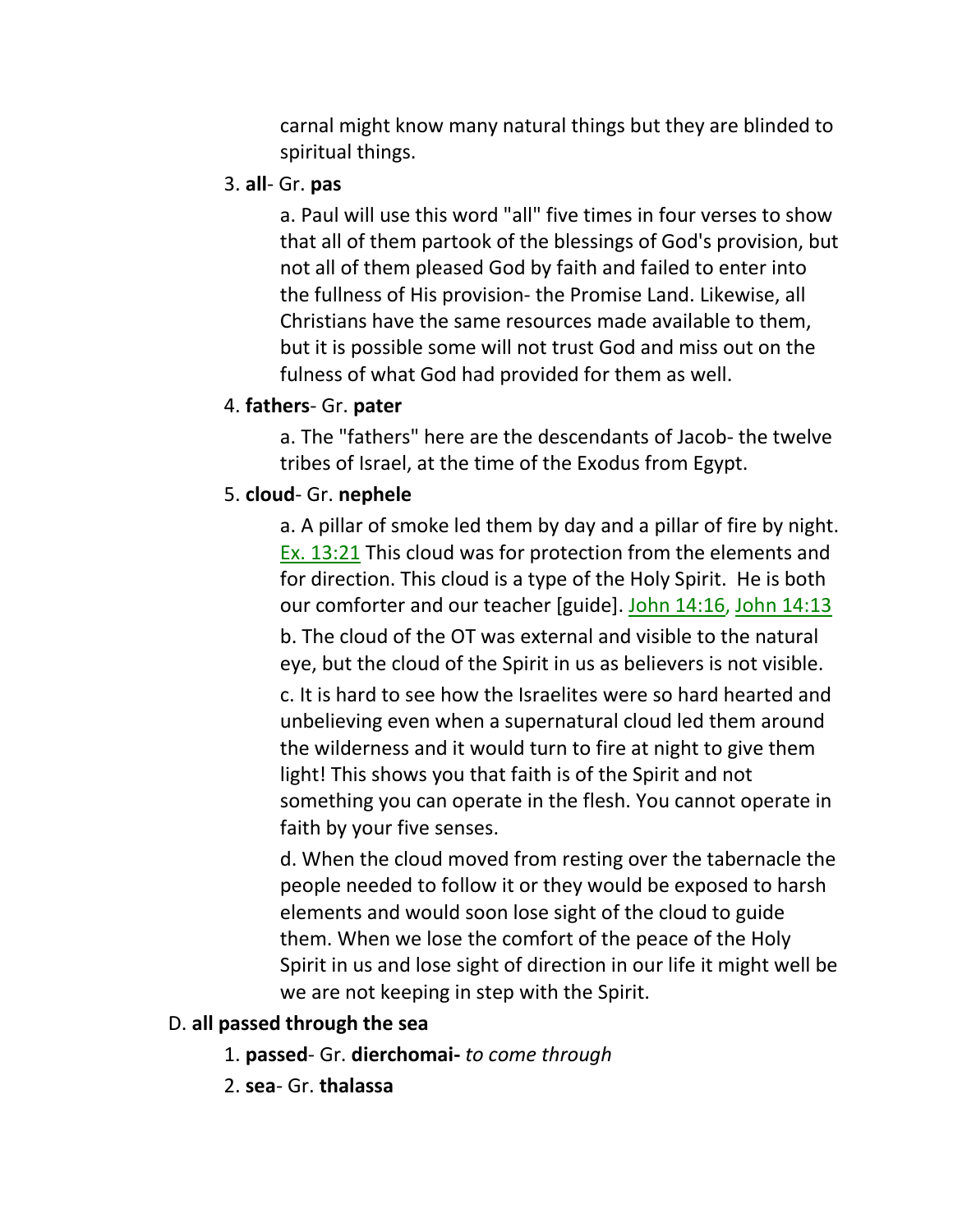a. The Red Sea

b. Some unbelieving "scholars" try to convince us that the Israelites crossed the "Reed Sea" not the "Red Sea". They say the Reed sea was a very shallow marsh that you could cross with the water ankle to knee deep. However, it says the Red Sea was rolled back and there were walls on either side of the Israelites who marched through them. It is hard to fathom how the whole Egyptian army could drown in ankle deep water! No, stick with the Bible! It was the Red Sea which was a large body of water and very deep. It was nothing short of a miracle.

c. This is a type of baptism. Egypt was a type of the world and the unregenerate state. When we accept Jesus- which the Israelites did in type when they partook of the Passover Lamb and sprinkled the blood in faith, we then are baptized. We are immersed into the water and come up into a new life. The Israelites did this in type when they went down into the Red Sea and emerged up on the other side.

d. The Israelites passed through the Red Sea by faith. Heb. 11:29 If they did not believe that God would hold the waters off from coming back upon them they would have never gone down into the sea. I am sure though some gave nervous glances at the walls of water on either side of them. It is normal to give a glance or two at our natural circumstances but keep moving on in faith! You will surely pass on to the other side!

## 2. **all were baptized into Moses in the cloud and in the sea,**

A. **baptized**- Gr. **baptizo**- *dip, plunge, immerse; to submerge, to overwhelm, to make whelmed (that is, fully wet), saturate, immerse in or wash with water in token of purification from sin and spiritual pollution, to baptize or to be baptized into anything means into the belief, profession or observance of anything*

## B. **into Moses**

1. It means that they were thus devoted or dedicated to Moses; they received and acknowledged him as their ruler and guide; they professed subjection to his laws, and were brought under his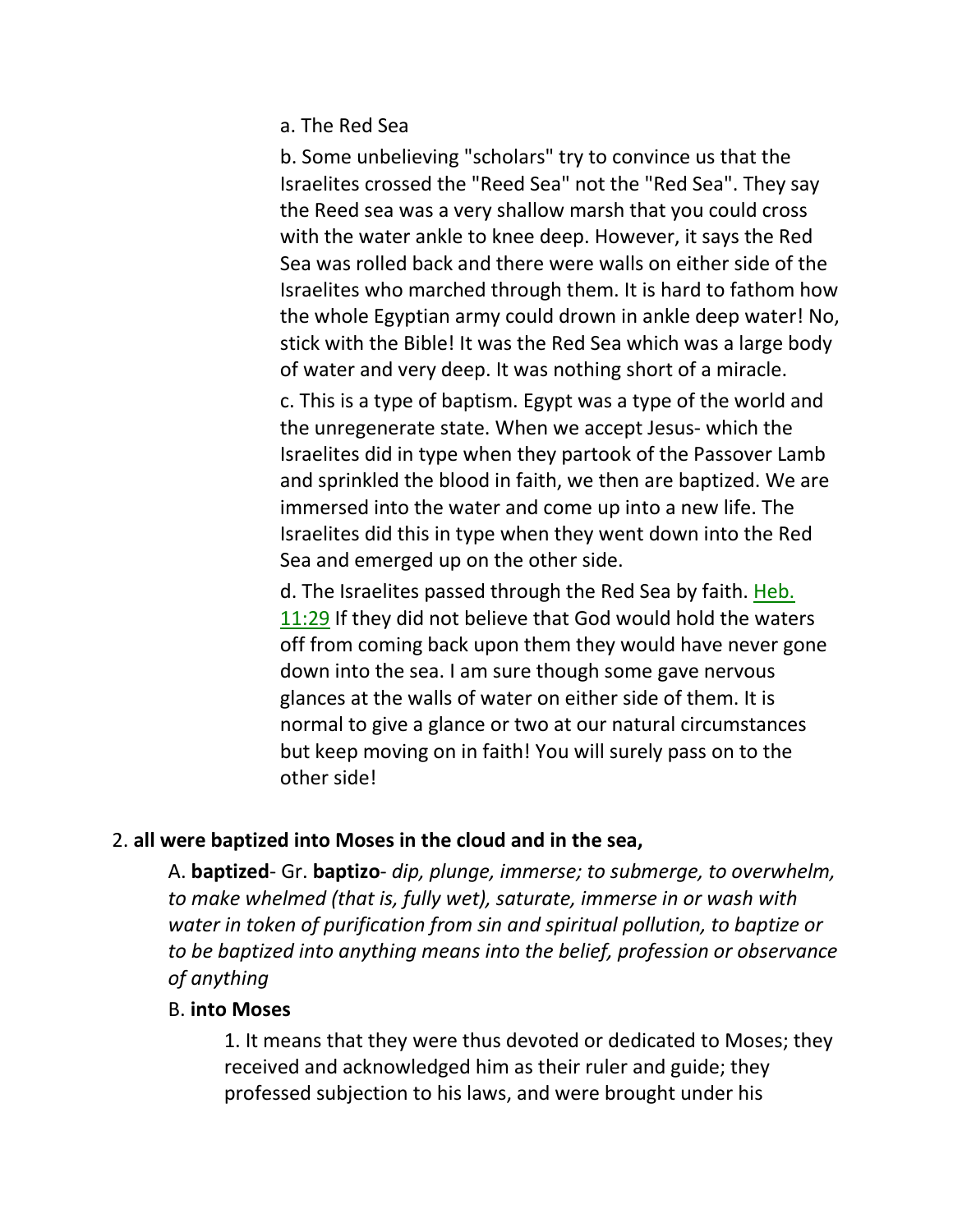authority. They were thus "initiated into" his religion, and thus recognized his divine mission, and bound themselves to obey his injunctions - Bloomfield.

2. They identified with Moses as a type of savior to them, as we identify with Christ being our Savior and leader. We are brought under his authority, mission, and bind ourselves to follow His injunctions as His disciples.

3. "the baptism of Israel into Moses expresses their full subjection to his controlling influence" - Robert Dale

#### C. **cloud**

1. Being baptized in the cloud is a type of being baptized in the Holy Spirit. The disciples on the day of Pentecost [the first Jews saved] were first baptized in the Spirit and then undoubtly were baptized as believers afterwards. The first Gentiles [Cornelius and his house] were baptized in the Spirit first and then water baptized. Acts 10:44- 48 I believe the first Jews and Gentiles were baptized first in the Spirit before water to show that we are saved first and then water baptized as an outward show of what took place in our hearts. Water baptism does not save you. Faith in Christ and confessing Him as the Lord does. Rom. 10:9-10

#### D. **sea**

1. This speaks of water baptism.

2. God took the Israelites in the OT through types of what we as believers experience in reality in this church age.

#### 3. **and all ate the same spiritual food,**

#### A. **ate**- Gr. **phago**

#### B. **spiritual**- Gr. **pneumatikos**

1. It is called spiritual because this food was provided supernaturally by the Spirit. It does not mean the food was spiritual and not natural.

## C. **food**- Gr. **broma**

1. Manna and quail- Both were provided supernaturally through the Holy Spirit. Exo\_16:4; Num. 11:31, Psa\_105:40

2. Manna was called the corn of heaven and the food of angels [the mighty ones]. Psa 78:23-25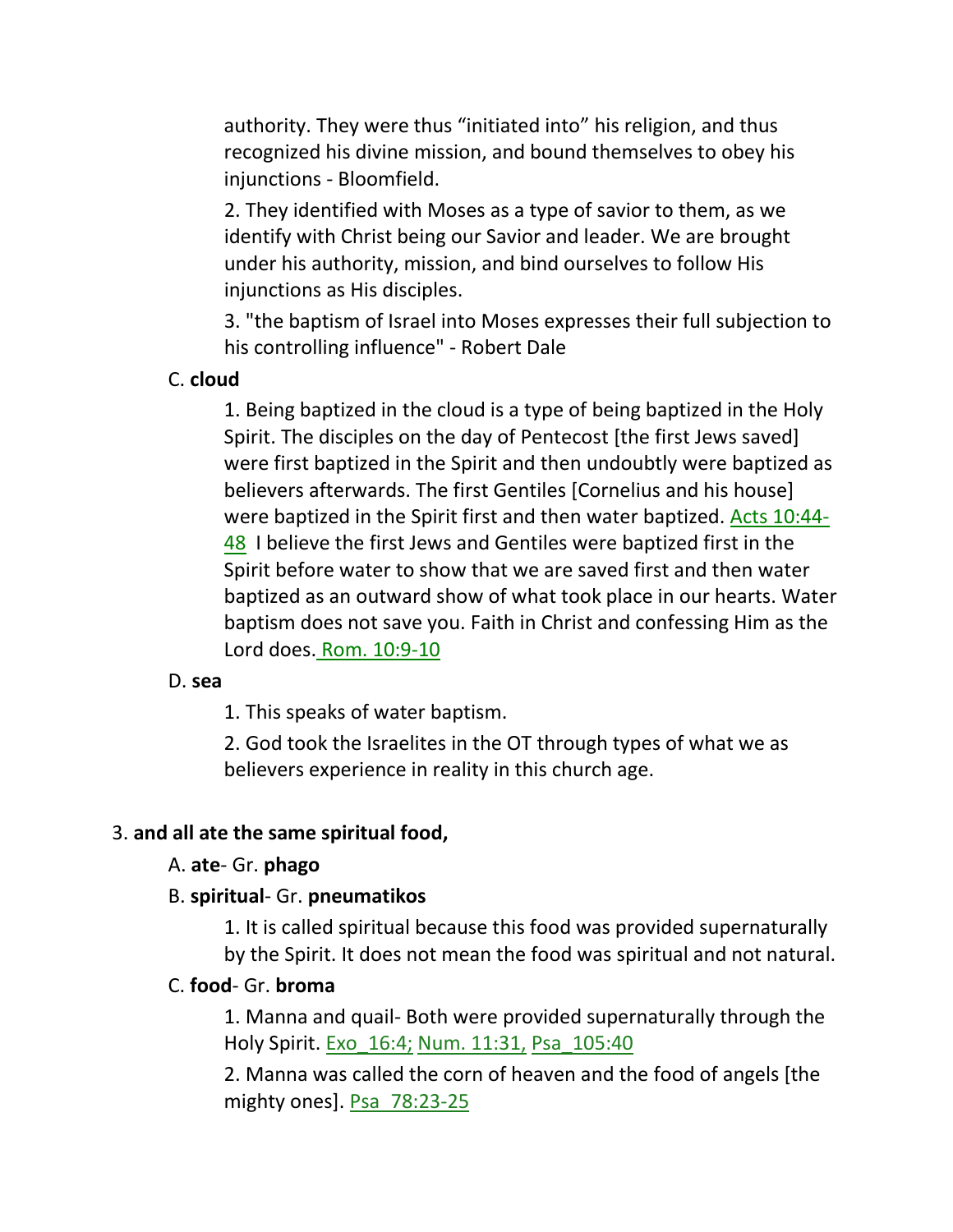4. **and all drank the same spiritual drink. For they drank of that spiritual Rock that followed them, and that Rock was Christ.** 

## A. **and all drank the same spiritual drink.**

- 1. **drank** Gr. **pino**
- 2. **spiritual** Gr. **pneumatikos**

a. Not that the water was spiritual and not natural water. It means it was provided in a supernatural way by the Holy Spirit.

3. **drink**- Gr. **poma**

#### B. **For they drank of that spiritual Rock that followed them,**

1. **Rock**- Gr. **petra**

## 2. **followed**- Gr. **akoloutheo**

a. Various explanations are offered to make this mean something other than what it plainly says here- the rock followed them. Most say that the rock did not follow them, but the streams of water from the rock followed them.

b. However, it says here that the rock followed them. Let us believe what the sacred writings say without trying to explain it away. It was very established in Jewish Rabbinical writings that a portion of the rock that Moses struck actually followed the journey of Israel in the wilderness providing them water.

## C. **and that Rock was Christ**

## 1. **Rock was Christ**

a. In the Old Testament, Christ appeared in different forms. These are called by theologians pre-incarnate theophany's. The Lord appeared a number of times in the form of the Angel [Messenger] of the Lord. Judges 2:1, Judges 13:18 He appeared in the fire of the burning bush.  $Exo$  3:2-4 Here we see He appeared in the rock that gave water to the Israelites. Jesus is not a rock but he was manifested in the rock. He was not fire, but was manifested in the fire. He was not an angel but was manifested in the Angel [Messenger] of the Lord.

b. This rock that followed Israel represented Christ in type. Moses struck the rock the first time and water [provision] came out for the people. Christ was struck on the cross and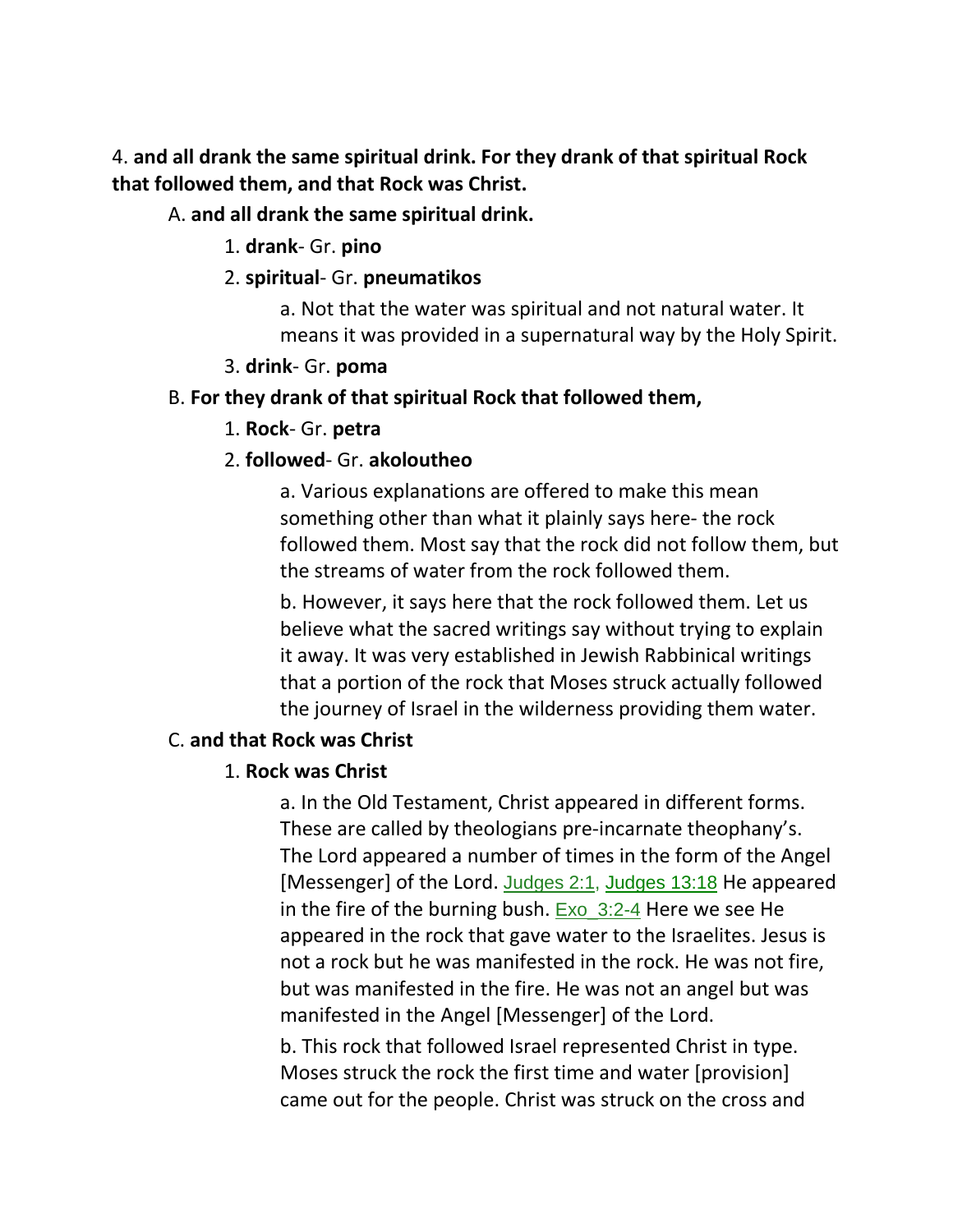from Him came the water of life. Moses was commanded to speak to the rock the second time but Moses struck it again. For this reason he was not allowed into the Promised Land. Christ can only be struck once. He can't be crucified afresh.

## 5. **But with most of them God was not well pleased, for** *their bodies* **were scattered in the wilderness.**

## A. **But with most of them God was not well pleased,**

1. **most**- Gr. **pleion**- *the more part, very many*

a. This is an understatement! Out of the millions that left Egypt only two of those numbered from twenty years and older made it into the Promise Land- Joshua and Caleb. Num. 14:29- 30, Num 26:64-65

b. Most Christians never take possession of all that God had for them. I want to be part of the some that do!

## 2. **well pleased**- Gr. **eudokeo**

a. Without faith it is impossible to please God. Heb. 11:6

## B. **for their bodies were scattered in the wilderness**

1. **bodies**- *not in Greek- omit*

2. **scattered**- Gr. **katastronnumi**- *to strew over (the ground), to lay flat; pass. to be laid prostrate in death*

3. **wilderness**- Gr. **eremos**- *solitary, lonely, desolate, uninhabited, waste*

a. I don't want to have my remains left in a place of waste. If you never fulfill God's call on your life and enter into his plan and provision then it is waste.

b. Four times the Israelites complained about being brought out in the wilderness to die. This is what eventually happened through their unbelief.

# 6. **Now these things became our examples, to the intent that we should not lust after evil things as they also lusted.**

## A. **Now these things became our examples,**

1. **became**- Gr. **ginomai**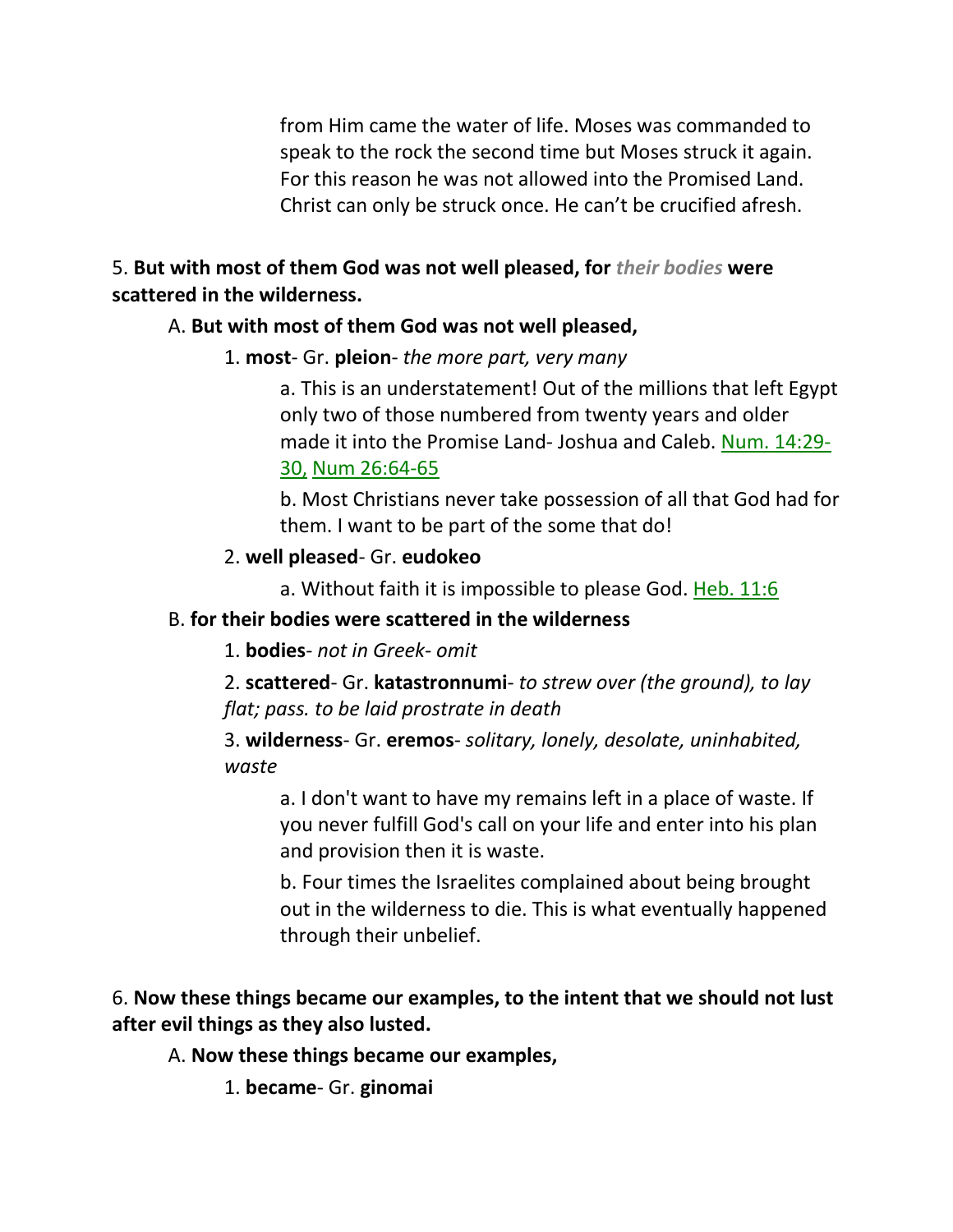## 2. **examples**- Gr. **tupos-** *the mark of a stroke or blow, print, form, an example, a figure, counterpart, a model pattern*

a. Paul will go on to enumerate in the verses to follow the things that have now become our example for our learning.

b. God did not make the Israelites do these things so that we can learn from them, but He used what they chose to do by having them recorded in the Scriptures to instruct us today.

c. It is possible to do something really dumb and God had absolutely nothing to do with it, but He teach us something through it. Most of the time the thing we learn is not to do that dumb thing again!

B. **to the intent that we should not lust after evil things as they also lusted**

1. **lust**- Gr. **epithumetes**- *one who longs for, a craver, lover, one eager for*

a. The word for "lust" in the NT is **epithumia**. It means a strong desire. In itself it is not evil to have a strong desire. We should have a strong desire for the things of God. What is wrong is to have a strong desire for evil things.

2. **evil things**- Gr. **kakos**- *base, wrong, wicked, bad, of a bad quality or disposition, worthless, corrupt, depraved*

a. These evil things are listed in the next five verses.

# 7. **And do not become idolaters as** *were* **some of them. As it is written, "THE PEOPLE SAT DOWN TO EAT AND DRINK, AND ROSE UP TO PLAY."**

## A. **And do not become idolaters as were some of them.**

## 1. **become**- Gr. **ginomai**

a. It is possible to not be an idolater one day and become one the next. We must guard our hearts.

2. **idolaters**- Gr. **eidololtatres**- *a servant or worshiper of an image, idol*

a. When we give our hearts devotion to something that is not God then it is idolatry. Most today don't bow down to a stone or hunk of metal. However, we live in a very idolatrous society in which the devotion of the heart is given over to a multitude of other things other than God.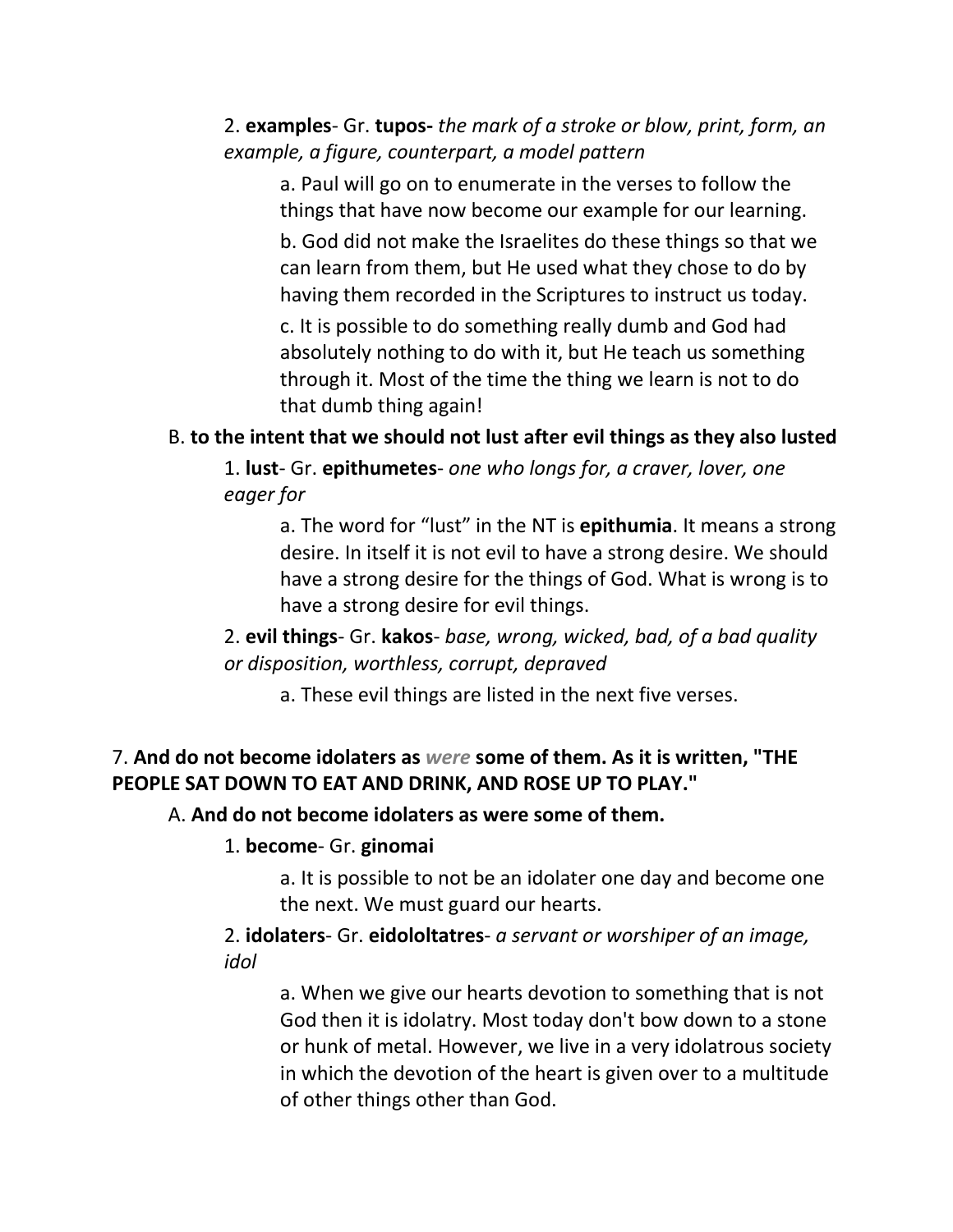b. This was a real possibility and temptation for the Corinthians who came out of idolatry there at Corinth. If they were hanging around the meat markets at the temple they could be drawn back into the lure of idolatry and the sexual sin that accompanied it.

c. It is not wise to hang around at the places and with people you frequented when you are unsaved. Our flesh will default back to what it practiced before we got saved if we allow it.

## B. **As it is written,**

1. **written-** Gr. **grapho**

a. Ex. 32:6

## C. **The people sat down to eat and drink,**

- 1. **sat down** Gr. **kathizo**
- 2. **eat** Gr. **phago**
	- a. Undoubtly to excess
- 3. **drink** Gr. **pino**
	- a. Undoubtly to excess

b. Often excess in food or drink will lead to other more gross manifestations of the flesh.

c. If you can't control your eating and drinking you won't be able to control much else.

d. The original sin involved a lust for food.

# D. **and rose up to play**

## 1. **rose up**- Gr. **anistemi**

2. **play**- Gr. **paizo**- *to play or sport as a child; to play by singing, leaping, dancing, as connected with worship*

a. This play was in connection to worshipping the golden calf they made as a god at the foot of Mt. Sinai. It is interesting that the Israelites swore to God that they would keep the 613 commands of the Law three times in pride, but fell on their face over the first commandment right out of the gate- **Thou shalt not have any other gods before me!**

b. It was not wrong to sing, leap, and dance in worship. It was wrong to do it to an idol and not towards the one true God.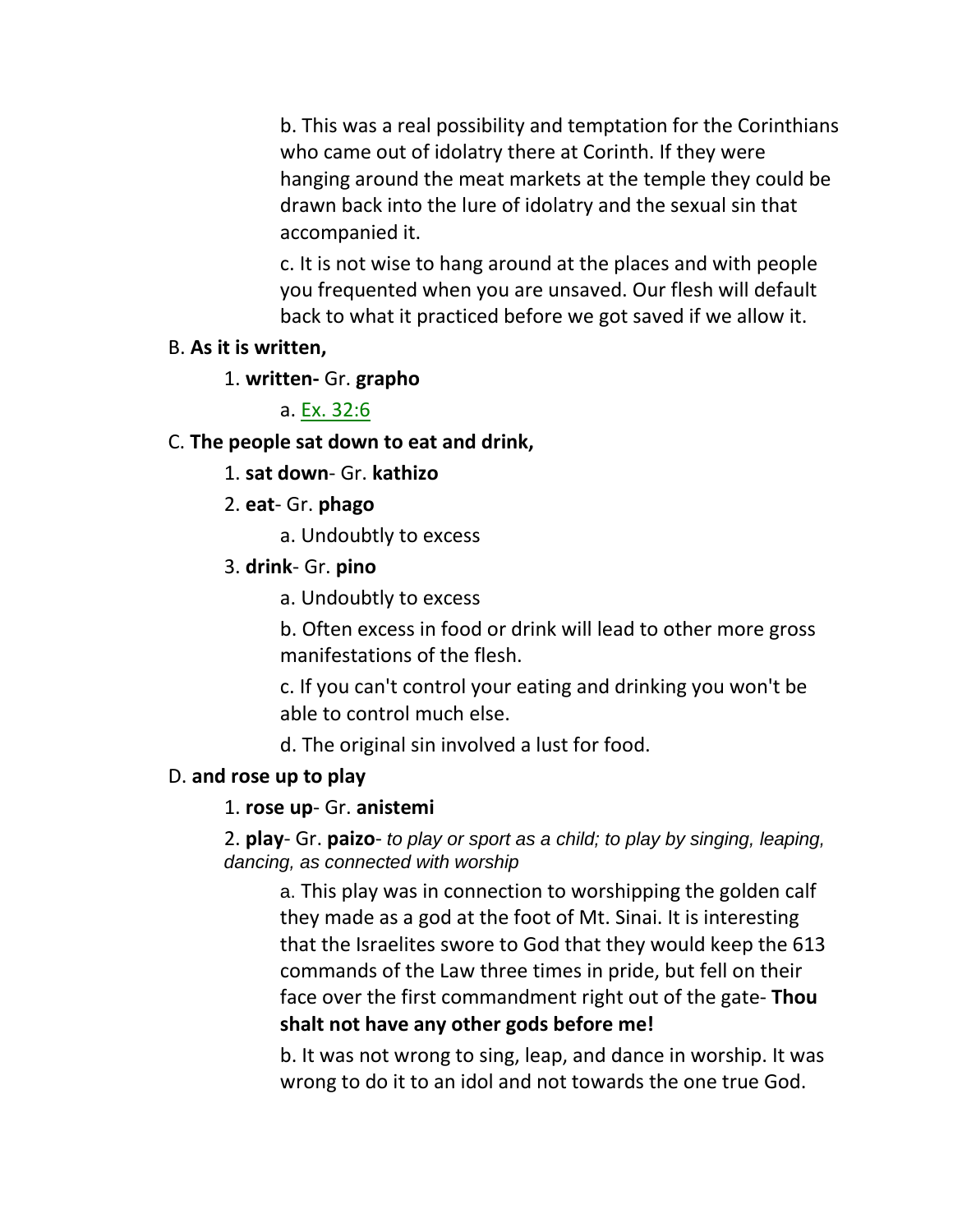c. There is a time to sing, leap, dance, and have fun in the presence of our God. David did so when he brought the ark up to Jerusalem. 2 Sam 6:14

## 8. **Nor let us commit sexual immorality, as some of them did, and in one day twenty-three thousand fell;**

#### A. **Nor let us commit sexual immorality,**

#### 1. **commit sexual immorality**- Gr. **porneuo**

a. We get the word "porn" from this word. The use of pornography would be included in this word which is the general word for sexual immorality.

#### B. **as some of them did,**

1. This is when Balaam counseled Balak to induce the Israelites to come to the parties that the Moabites hosted in honor of their gods. Num. 25:1, Num. 31:16 There they committed idolatry and sexual immorality with the women of Moab. Because of this a plague had begun in the camp of Israel. A man of Israel even brought a Moabitess princess named Cozbi into the camp and was having relations with her in his tent. Phineas the priest came in and speared both of them to the ground killing them. This act stopped the plague.

## C. **and in one day twenty-three thousand fell**

## 1. **day**- Gr. **hemera**

a. What a day makes! The word "day" here is the key to reconciling an apparent discrepancy in scripture.

#### 2. **twenty-three thousand**

a. Those who would discredit the bible point out that in the OT it says that 24,000 died not 23,000. Num. 25:9 However, a careful reading of the passage here says that 23,000 died in **one day**. The total that died in the plague were 24,000 of which 23,000 died the first day and the rest died after the first day.

#### 3. **fell**- Gr. **pipto**

a. In other words they dropped dead.

#### 9. **nor let us tempt Christ, as some of them also tempted, and were destroyed by**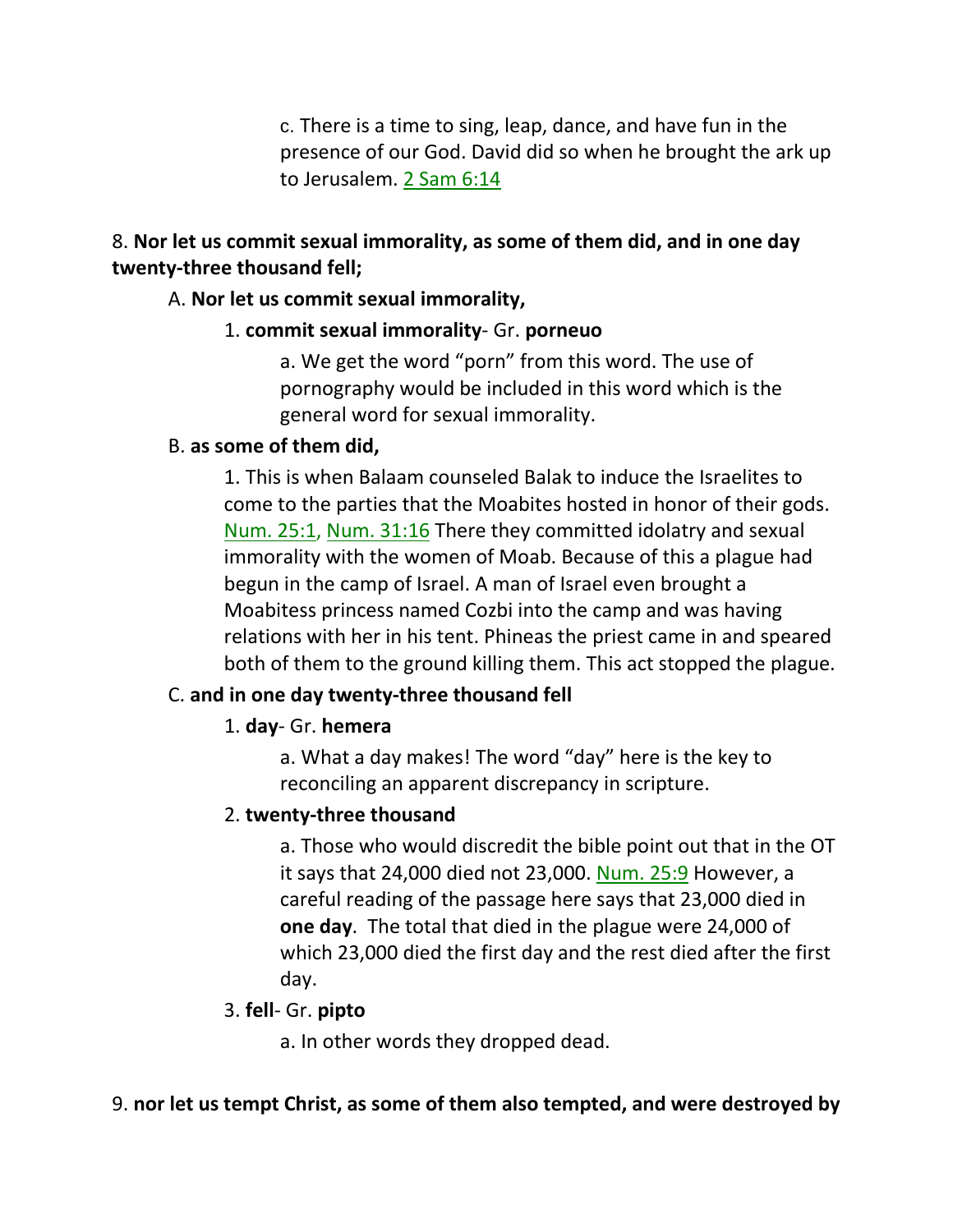#### **serpents;**

## A. **nor let us tempt Christ,**

## 1. **tempt**- Gr. **ekpeirazo**- *to prove or test thoroughly*

a. In the NT a way we tempt Christ is to put a yoke of legalism around the neck of His disciples. Act\_15:10

## 2. **Christ**- Gr. **christos**- *the anointed one*

a. Many Greek manuscripts read Lord here. Many verses in the OT which use the word LORD [Jehovah] are transferred over and speak of Christ in the NT. Zechariah 12:1, 4, 10, Isaiah 44:6, Isaiah 41:4; 48:11-12, Isaiah 6:5, Psalm 23:1, Deuteronomy 32:3, 4, 18; Psalm 18:2; Psalm 62:1-2; Exodus 3:14-15, Isaiah 43:10-11, 45:21, Isaiah 45:21-22, Isaiah 45:21-23, Isaiah 24:23, Zephaniah 3:15-17, Isaiah 40:3, Isaiah 8:13-14, Joel 2:32

## B. **as some of them also tempted,**

## 1. **also**

a. This means that the "Lord" Israel tested in the OT was Christ! Christ is God folks! We are not to tempt Christ as some of them **also** did in the OT.

b. Christ is the visible or manifest member of the God-head. When LORD was manifested in the Old Testament, as Jehovah, it was Christ.

## 2. **tempted**- Gr. **peirazo**- *to prove or test*

a. In the OT the Israelites merely tempted [**peirazo**] the Lord. It says we are not to tempt Christ thoroughly [**ekpeirazo**] in the NT. Under grace God goes even further in his patience and mercy towards us!

## C. **and were destroyed by serpents**

1. **destroyed**- Gr. **apollumi**- *to destroy utterly; to kill*

## 2. **serpents**- Gr. **ophis**

a. I am glad we are living under grace and not that covenant, or there might be a lot of snakes around the church!

## 10. **nor complain, as some of them also complained, and were destroyed by the destroyer.**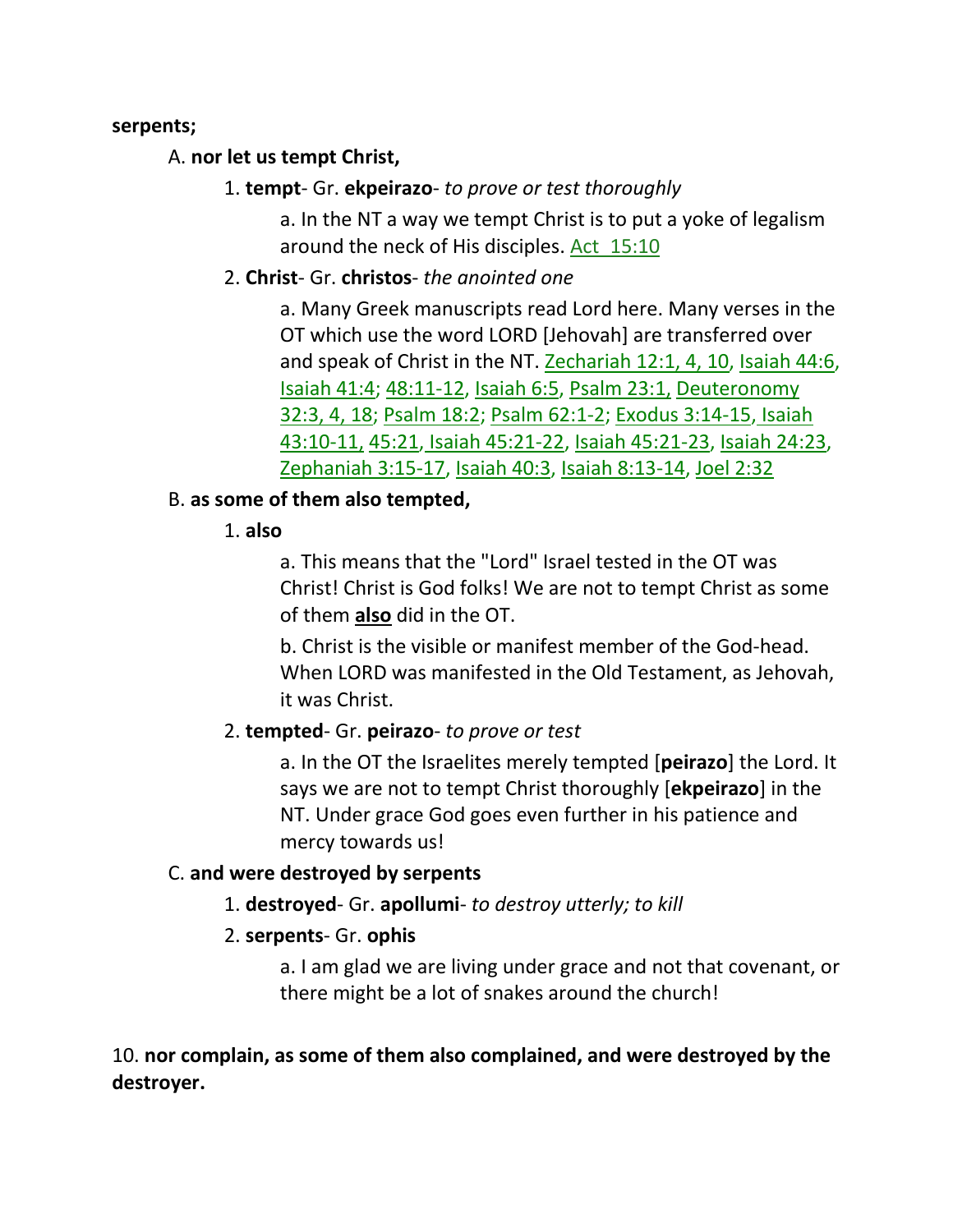## A. **nor complain,**

1. **complain**- Gr. **gogguzo**- *to speak privately and in a low voice, mutter, to utter secret and sullen discontent, express indignant complaint, murmur, grumble*

a. We don't have to complain loudly for the Lord to hear it. He can even detect it in the heart before it comes out of our mouth.

b. Often we feel that if we complain privately or in secret that it is ok. Apparently it is not.

#### B. **as some of them also complained,**

1. **complained**

a. Num\_14:2

#### C. **and were destroyed by the destroyer**

- 1. **destroyed** Gr. **apollumi**
- 2. **destroyer** Gr. **olothreutes** *destroyer or ruiner*

a. The same destroying angel sent by God as in  $Exo$  12:23, and 2Sa\_24:16.

## 11. **Now all these things happened to them as examples, and they were written for our admonition, upon whom the ends of the ages have come.**

#### A. **Now all these things happened to them as examples,**

1. **happened**- Gr. **sumbaino**- *of things which fall out at the same time, to happen, turn out, come to pass*

a. The judgments that came upon them are what happened to them that became examples for us. God did not make them do the evil things they did.

2. **examples**- Gr. **tupos**- *the mark of a stroke or blow, print, form, an example, a figure, counterpart, a model pattern*

a. Again, God did not orchestrate these things so he could make examples of them. He merely took what people did and turned them into examples for us.

#### B. **and they were written for our admonition,**

#### 1. **written**- Gr. **grapho**

a. This is how they were made our examples. It was by their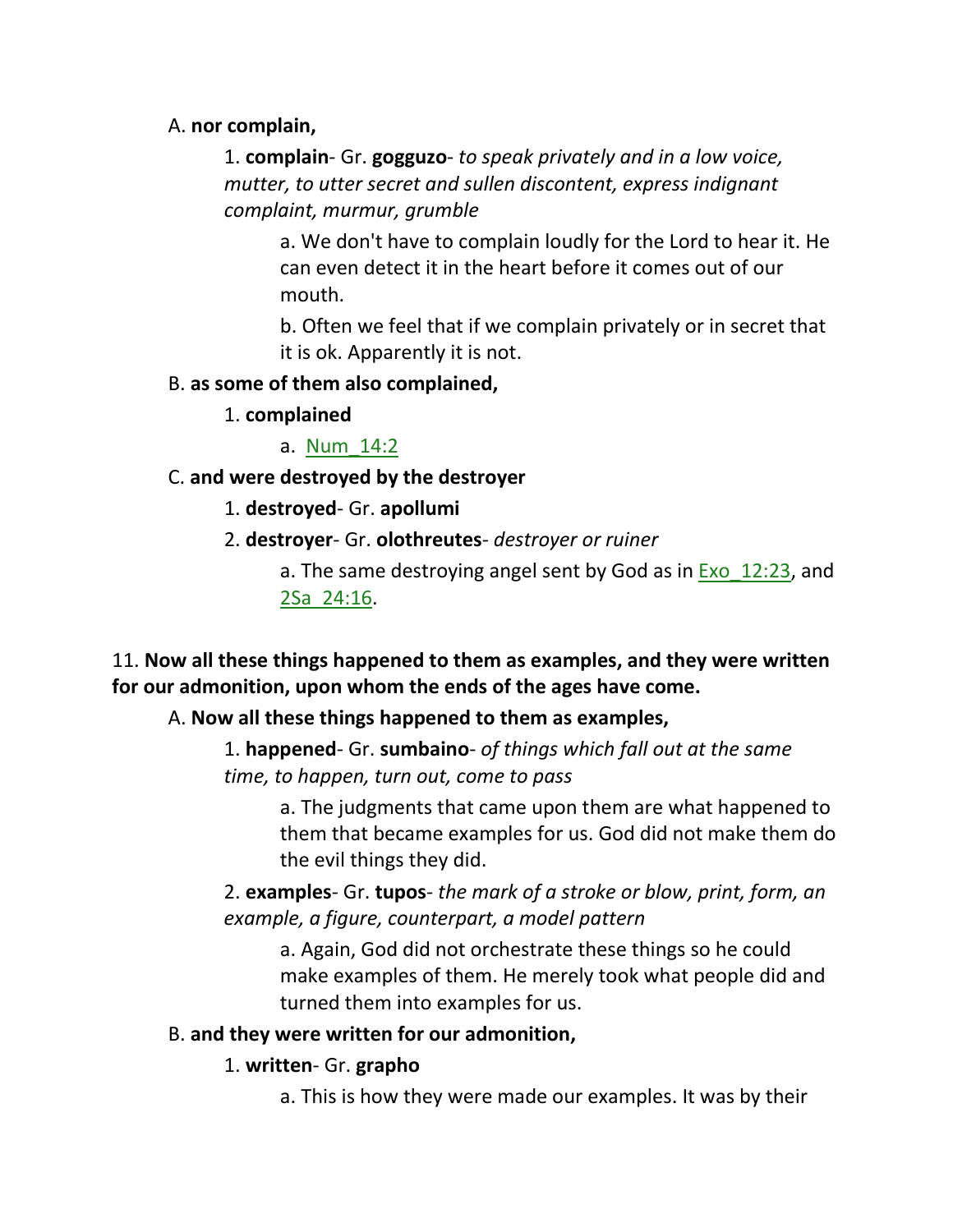stories being recorded in the Scriptures for us to read and reread.

#### 2. **our**

a. We who are living during the church age.

3. **admonition**- Gr. **nousthesia**- *to place in the mind, calling attention to, that is, (by implication) mild rebuke or warning*

a. Humans need constant reminding or we forget. That is why daily bible reading and study are so important.

## C. **upon whom the ends of the ages of come**

1. **ends**- Gr. **telos**- *end, termination, conclusion*

a. God's plan of redemption for man is coming to a conclusion. The church age is wrapping up. What we are called to do we must do it now. 1Pe 4:7 Soon Christ will return and begin his Messianic reign over the earth.

2. **ages**- Gr. **aion**- *period of time, age*

a. There have been different time periods called ages or dispensations in which God has dealt with man in different ways. However, the way for man to successfully approach God has always been the same- by faith. Heb. 1:3, Eph 1:10, Eph\_3:2, Col\_1:25

3. **come**- Gr. **katantao**- *to come down to, to meet against, that is, arrive at*

## 12. **Therefore let him who thinks he stands take heed lest he fall.**

#### A. **thinks**- Gr. **dokeo**- *to seem or suppose*

1. If what we think is not in line what God thinks we are headed for a fall.

#### B. **stands**- Gr. **histemi**

1. Peter was a good example of this. He boasted he would stand up for Jesus but hours later crumbled and fell in front of a servant girl in denying he knew Jesus. Mat\_26:33

#### C. **fall**- Gr. **pipto**

1. Pride always proceeds a fall. Pro\_16:18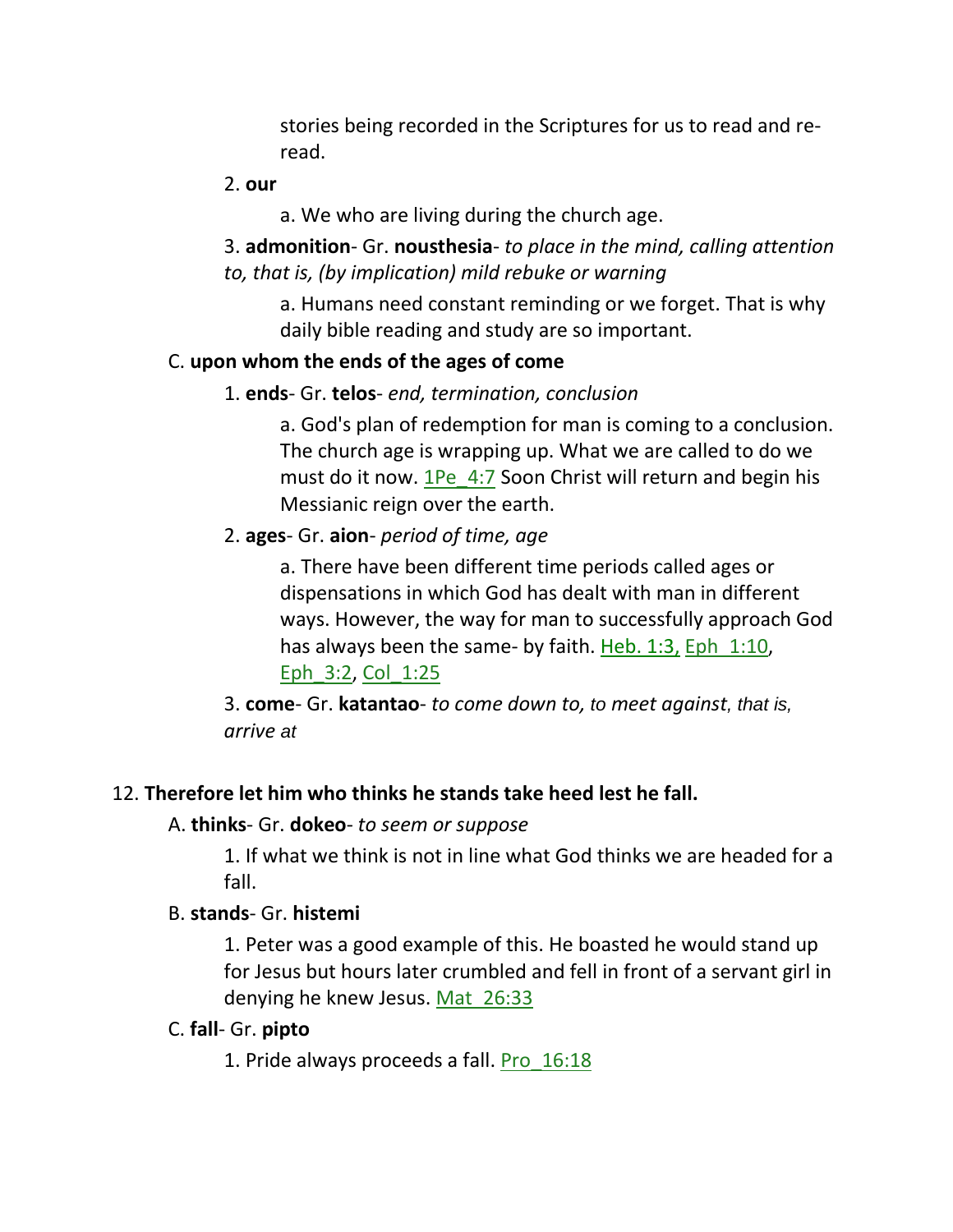13. **No temptation has overtaken you except such as is common to man; but God** *is* **faithful, who will not allow you to be tempted beyond what you are able, but with the temptation will also make the way of escape, that you may be able to bear** *it.*

# A. **No temptation has overtaken you except such as is common to man;**

# 1. **temptation**- Gr. **peirasmos**

a. This Greek word means a test in order to break us, find our weak point, or to get us to fail. This word is always the word used when the enemy is involved.

b. Undoubtedly some of the Corinthians were being tempted with going back to the temple with its idols and the sexual lure associated with its system of worship.

# 2. **overtaken**- Gr. **lambano**- *to take*

a. Once temptation has laid a hold on you, it is difficult to get free from it. It gets a hold of you first in your mind by you dwelling on it.

## 3. **common to man**- Gr. **anthropinos**

a. Many people think they are a special case with a special devil with a special temptation that is bigger than others face. When you do this you take yourself out of the promises that are given to everyone that will bring you through victorious.

b. What you are facing today is garden variety. It is what is a common temptation or test other Christians are facing all around the world. 1Pe\_4:12

# B. **but God is faithful,**

# 1. **faithful**- Gr. **pistos**

a. The Lord is a faithful Shepherd to us. First he does not allow what will overwhelm and hurt us. Next He provides what we need to stay safe.

# C. **who will not allow you to be tempted beyond what you are able,**

## 1. **allow**- Gr. **eao**- *to let be*

## 2. **tempted**- Gr. **peirazo**

## 3. **able**- Gr. **dunamai**

a. When we are left to our own resources we have a limit to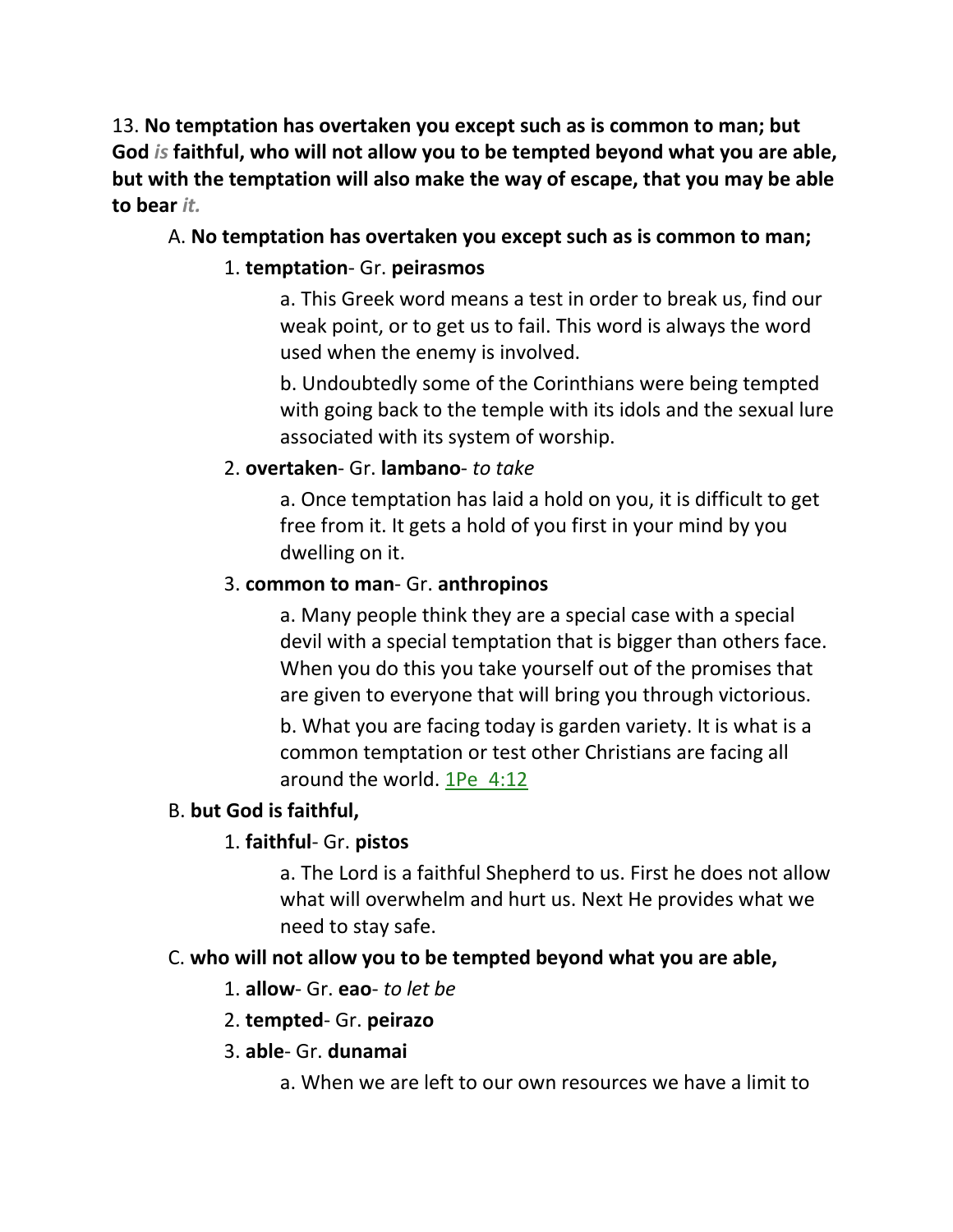our personal ability to withstand a temptation to test. God's grace is there to make sure the test or trial does not exceed your ability to come through it successfully.

b. This verse teaches us that we never have to give in to temptation. When we give into temptation it was not because it was too strong for us to stand against it, but we chose to yield to it.

#### D. **but with the temptation will also make the way of escape,**

#### 1. **temptation**- Gr. **peirasmos**

a. Notice it does not say that God is faithful and will remove the temptation. It says He is faithful and **WITH** the temptation provide the way of escape.

#### 2. **make**- Gr. **poieo**

a. This word implies that the way of escape is different in each temptation. With each temptation God **MAKES** the way of escape for it. In one sense however there is just one way of escape that stays the same in every trial. The way of escape is faith in Jesus! Jesus said I am the **WAY**, the truth, and the life. John 14:26 However, trusting in Jesus may look different in different temptations and trials.

b. The Lord knows how to deliver His own out of temptation. 2 Pet. 2:9 He has infinite wisdom and power to help us.

3. **the way of escape**- Gr. **ekbasis**- *to walk out, a landing place, way out, exit*

a. This Greek word implies a cooperation with God. He provides the way of escape but we must choose to take that way and walk out of the temptation. God will not lift us up and remove us. We must walk out of it.

b. The Greek says "**the**" way of escape not "**a**" way of escape. When the Lord provides escape it is **the** way to escape not **a** way of escape. There are not multiple ways. Either we take His way out or we will not escape.

c. To know the way of escape will be determined your communion with the Lord and being sensitive to the Holy Spirit.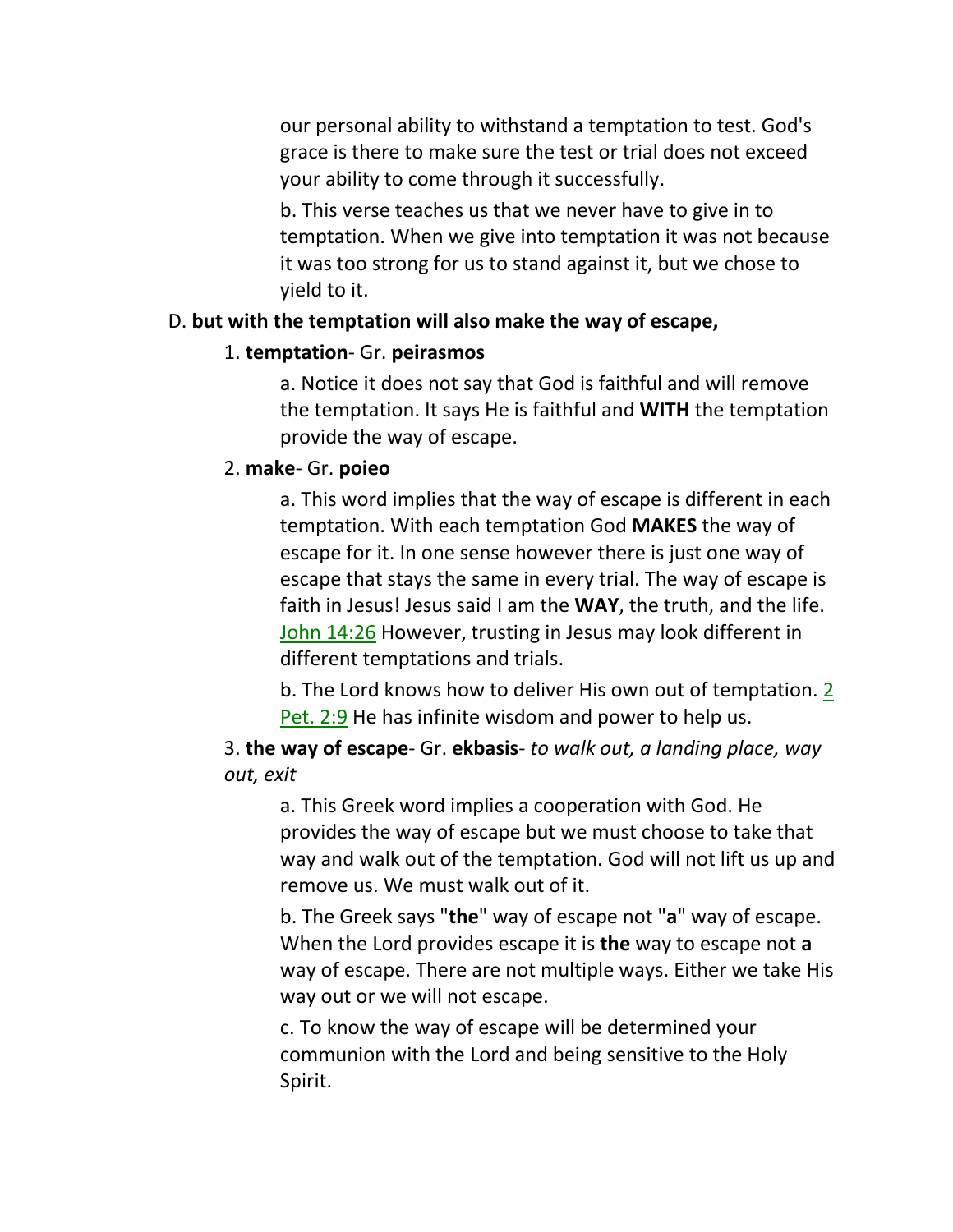d. This way of escape is both an exit out of and an entrance into. It is an exit out of trouble and an entrance into safety and blessing. A door is both an exit and an entrance once you walk through it.

e. With the Lord there belongs escapes from death. Ps. 68:20

f. We will be able to know and take the way of escape if we continue in the Word and in prayer. Rev\_3:10, Luk\_21:36

#### E. **that you may be able to bear it**

#### 1. **able**- Gr. **dunamai**

a. God's grace gives us an ability beyond our own ability. The way of escape is a gift of God's grace.

2. **bear**- Gr. **hupophero**- *to bear up under something*

a. The path to and through the way of escape may involve some time where you will have to bear up under pressure.

## 14. **Therefore, my beloved, flee from idolatry.**

#### A. **Therefore**,

1. This is a connector word from the last verse.

## B. **my beloved**,

1. **beloved**- Gr. **agapetos**

## C. **flee from idolatry**

## 1. **flee**- Gr. **pheugo**

a. Paul is saying that they can't hang around the old same places they grew up with and the temptations to idolatry and sexual sin that accompanied it and not give in. Paul is giving them God's way of escape in this situation- **RUN, RUN, RUN!**  Get as far from it as possible.

b. Many hang around places of temptation thinking they are mature enough and strong enough to handle it. This delusion is the first step to yielding to temptation. Some want to entertain the thought of sinful activities to get the buzz off of the temptation thinking they can stop from getting drunk on the sin. This is a delusion. As a famous person once said that they tried marijuana but did not inhale. I have some property on the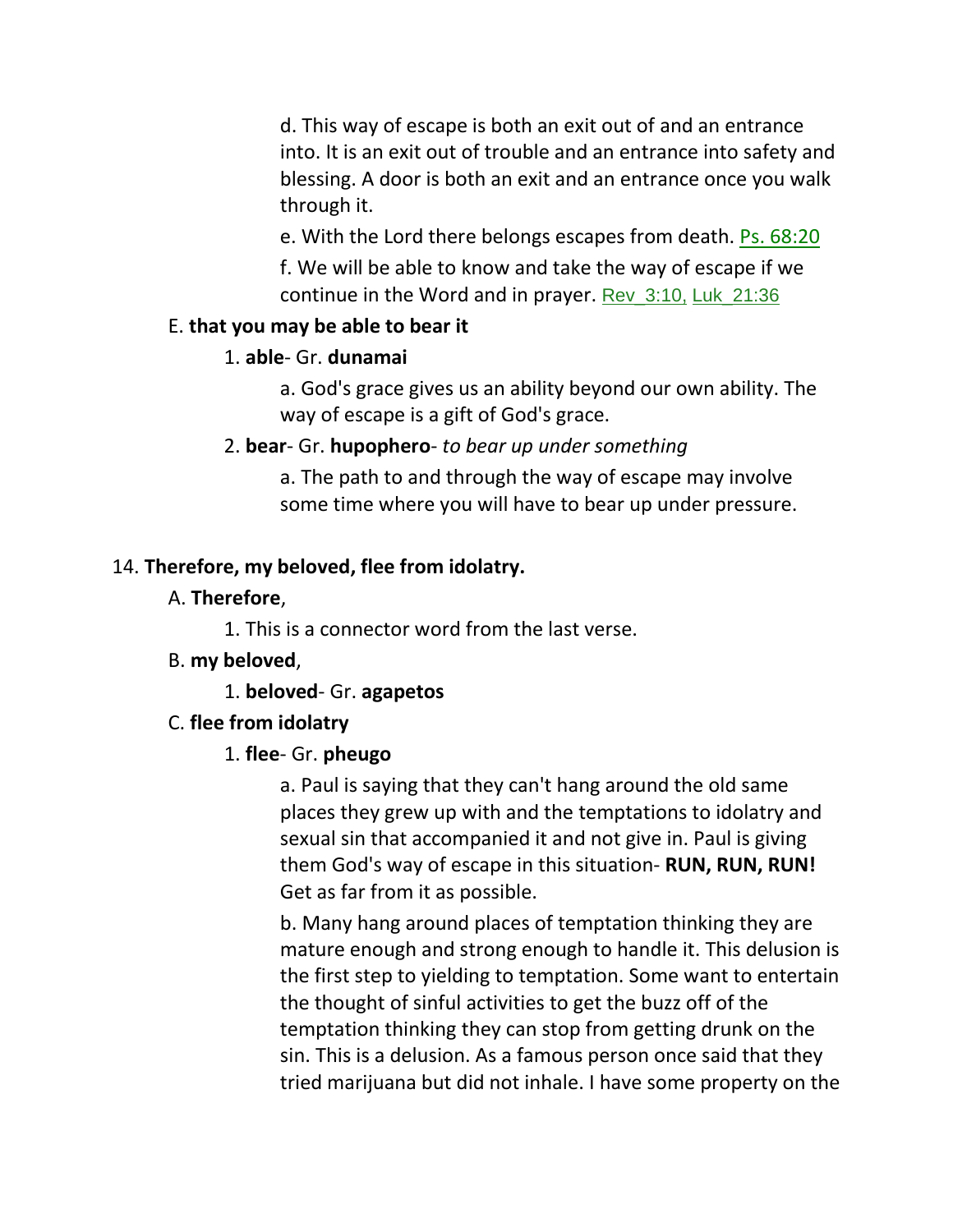moon to sell you if you believe that!

c. We are to flee from sin and run towards righteousness, faith, love, peace, with those who have a habit of dependence upon God. 2 Tim. 2:22

## 2. **idolatry**- Gr. **eidololatreia**

a. In Paul's day this was worshipping stone, wood, or metal. Today it is giving your heart's devotion to anything more than God.

## 15. **I speak as to wise men; judge for yourselves what I say.**

## A. **I speak as to wise men,**

## 1. **speak**- Gr. **lego**

2. **wise men**- Gr. **phronimos**- *considerate, thoughtful, prudent, discreet, sensible, wise, intelligent*

a. This is what the Corinthians thought of themselves so Paul is giving them the benefit of the doubt.

## B. **judge for yourselves what I say**

1. **judge**- Gr. **krino**- *to distinguish or decide*

2. **say**- Gr. **phemi**- *to make known one's thoughts, to declare, to bring to light by speech; generally to say, speak, utter.*

# 16. **The cup of blessing which we bless, is it not the communion of the blood of Christ? The bread which we break, is it not the communion of the body of Christ?**

## A. **The cup of blessing which we bless,**

1. **cup**- Gr. **poterion**- *a cup, a drinking vessel*

a. This cup is also called the cup of the Lord. 1Co 10:21

## 2. **blessing**- Gr. **eulogia**- *good word, good speech*

a. The "cup of blessing" was the technical term for the final blessing offered at the end of the meal. This was the cup that our Lord blessed at the Last Supper (cf. 1Co 11:25, "after supper") and interpreted as "the new covenant in my blood." - NIC Commentary

b. We received all the blessings of God through the blood of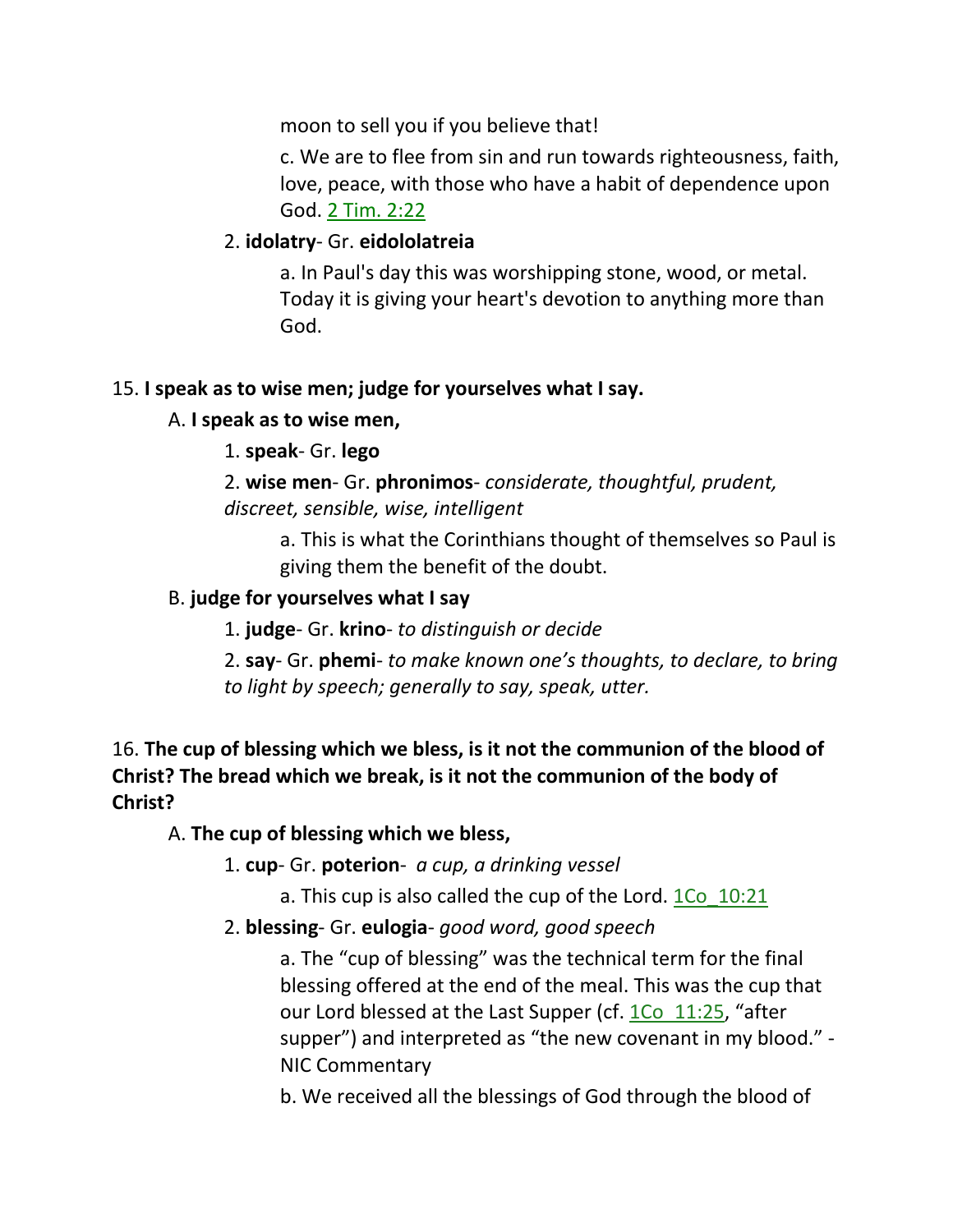Jesus. This is also why it is called the "cup of blessing". You can only receive the blessings of God by His grace through faith. Psa\_116:13 You cannot earn or deserve them. It is important to take communion in faith acknowledging the person of Jesus and what He did for us. In the OT it says the people **saw God** and **then ate and drank**. Exo\_24:11 Likewise, we should only eat and drink of communion until you see the Lord. Communion is not about looking at yourself! It is all about looking at Jesus and celebrating Him and what He has done. He said of both the cup and the bread, "Do this in remembrance of me."

## 3. **bless**- Gr. **eulogeo**- *to speak well of, good speaking*

a. This is done by giving a good explanation of its meaning and value and by giving thanks to God for it.

#### B. **is it not the communion of the blood of Christ?**

1. **communion**- Gr. **koinonia**- *fellowship, association, community, communion, joint participation, intercourse, the share which one has in anything, intimacy*

#### 2. **blood**- Gr. **aima**

a. All Christians have a partnership in and receive the benefits of the shed blood of Jesus, which is the forgiveness of sins and the gift of righteousness.

b. The blood represents the perfect life of God given in our behalf. Jesus shed the blood of God at the cross that purchased the church. Acts 20:28 The connection point between the divinity of Christ and the humanity of Jesus was His blood. It is eternal blood.

c. You can say that in the shedding of Jesus' blood it was giving to man all the assets of God to us.

#### C. **The bread which we break,**

#### 1. **bread**- Gr. **artos**

a. This represents the body of Jesus. It also represents our participation in His body.

#### 2. **break**- Gr. **klao**

a. Jesus body was broken for us.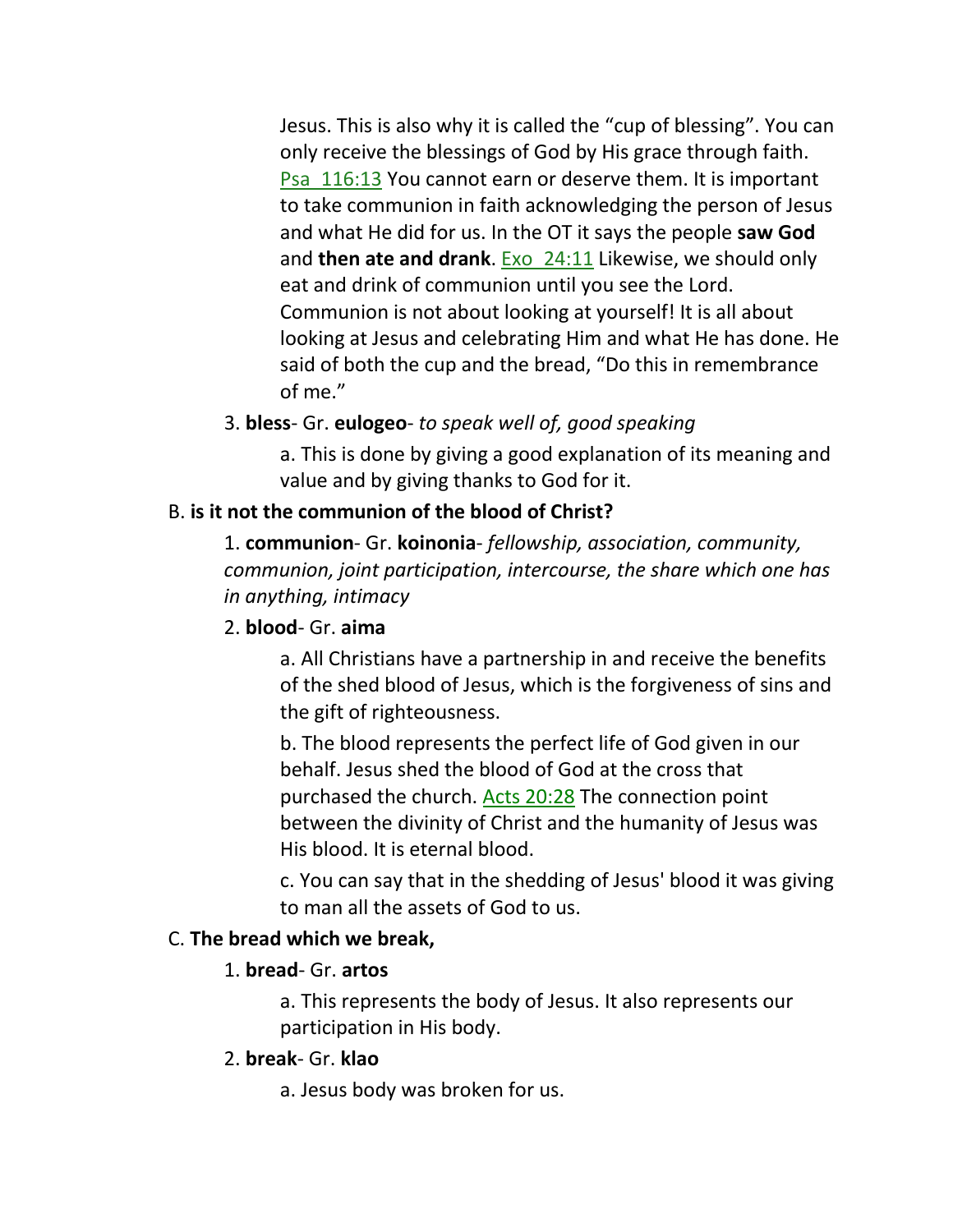## D. **is it not the communion of the body of Christ?**

## 1. **body**- Gr. **soma**

a. In Jesus body He took all man's liabilities upon himself. He took our sins in His body on the tree. His body was beaten, whipped, pierced, and broken because of our transgressions. He bore our curses in His body.

b. So His blood gave us the blessings of heaven and in exchange Jesus bore all our curses in His body and removed them from us. There was a divine exchange on the cross. He took our curses and gave us God's righteousness! This was done through the blood and body of Jesus.

# 17. **For we,** *though* **many, are one bread** *and* **one body; for we all partake of that one bread.**

## A. **For we,**

1. Believers

## B. **though many,**

1. As a single loaf of bread is made up of many grains of wheat, so the one body of Christ is made up of many members. 1Co 12:12, Rom\_12:5

# C. **are one bread and one body,**

- 1. **one bread**
- 2. **one body**

a. In the thinking of that part of the ancient world, to eat at the same table with someone indicated friendship and fellowship with that person. Since you ate of **one bread**, that made you **one body**, because you both shared of the same food at the same table. So to eat at the table of a pagan temple restaurant was not as innocent as it seemed. -Guzik Commentary

b. 1Co\_12:20, Eph\_4:4

## D. **for we all partake of that one bread.**

1. **all**

a. This is written to believers about believers.

**2. partake**- Gr. **metecho**- *to share in, partake, to be a member of*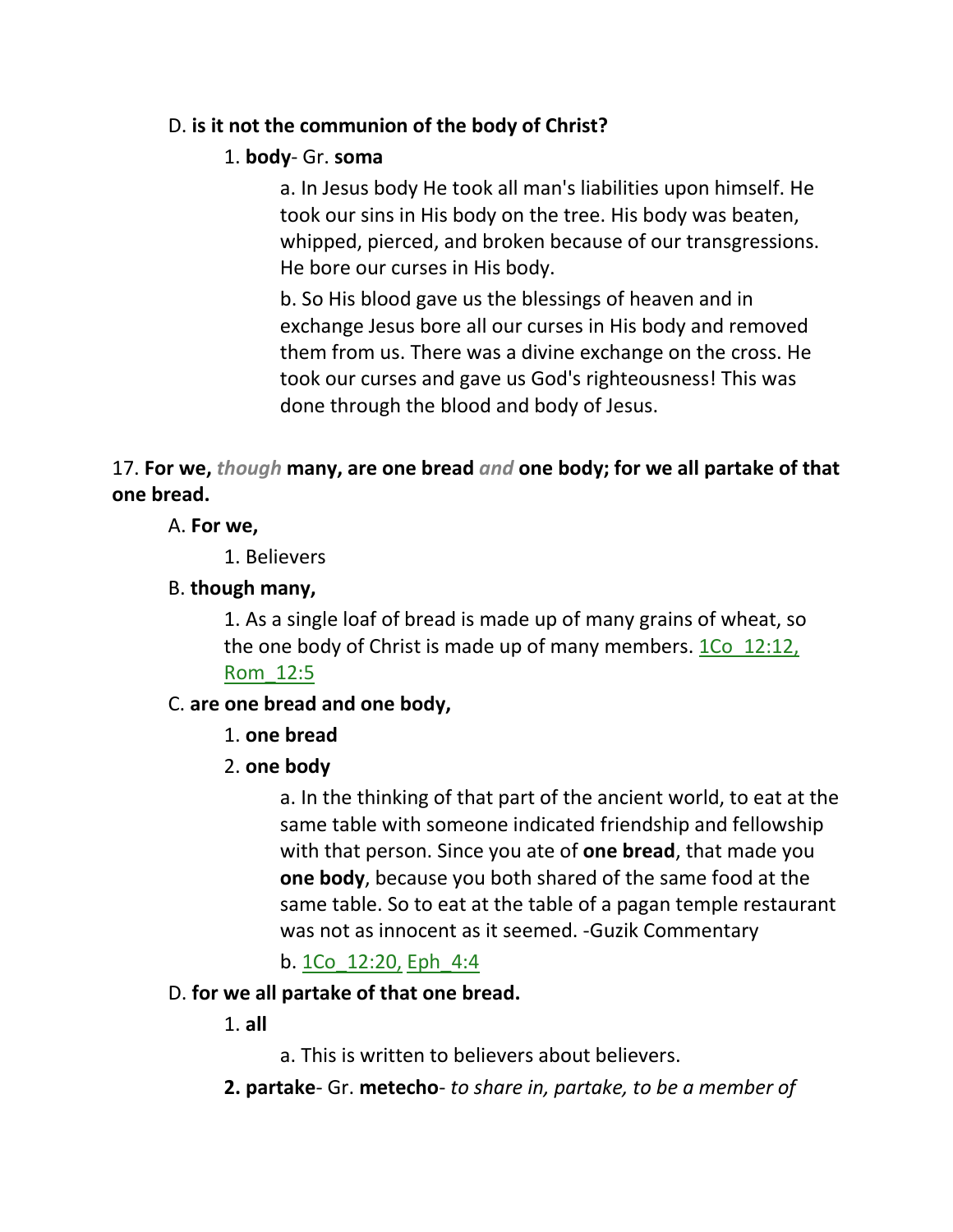# 18. **Observe Israel after the flesh: Are not those who eat of the sacrifices partakers of the altar?**

# A. **Observe Israel after the flesh:**

1. **Observe**- Gr. **blepo**- *to perceive as with the eyes, meaning to discern, to understand* 

2. **Israel**- *means the prince who prevails with God*

a. Jacob got this name after he wrestled with the Angel of the Lord- a pre-incarnate appearance of Jesus. Jacob could not prevail against the Lord by his wrestling in self-effort. At the end he just clung to the Lord and asked to be blessed. Gen. 32:22-28 This is how we prevail with God. It is by grace through faith.

# 3. **flesh**- Gr. **sarx**

a. Paul is saying here to look at Israel naturally speaking. The Law was a flesh covenant and that revealed in the natural spiritual truths. Paul said the law was spiritual but this was because it could only be lived out by our reborn spirit. However, the regulations of the Law all dealt with man's natural flesh. Unregenerate man needed this kind of covenant to learn about spiritual things because they were spiritually dead and could not discern things spiritually. God used types and shadows in the OT to teach spiritual principles and to reveal spiritual realties that would come into being through Christ.

# B. **Are not those who eat of the sacrifices partakers of the altar?**

- 1. **eat** Gr. **esthio**
- 2. **sacrifices** Gr. **thusia**
	- a. Peace offerings
- 3. **partakers** Gr. **koinonos**

a. What Paul is saying in these verses is that eating at the Lord's Table signifies fellowship with Him. The same was true of those Israelites who ate of the sacrifices. It meant that they had fellowship with the altar. The reference, no doubt, is to the peace offering. The people brought their sacrifices to the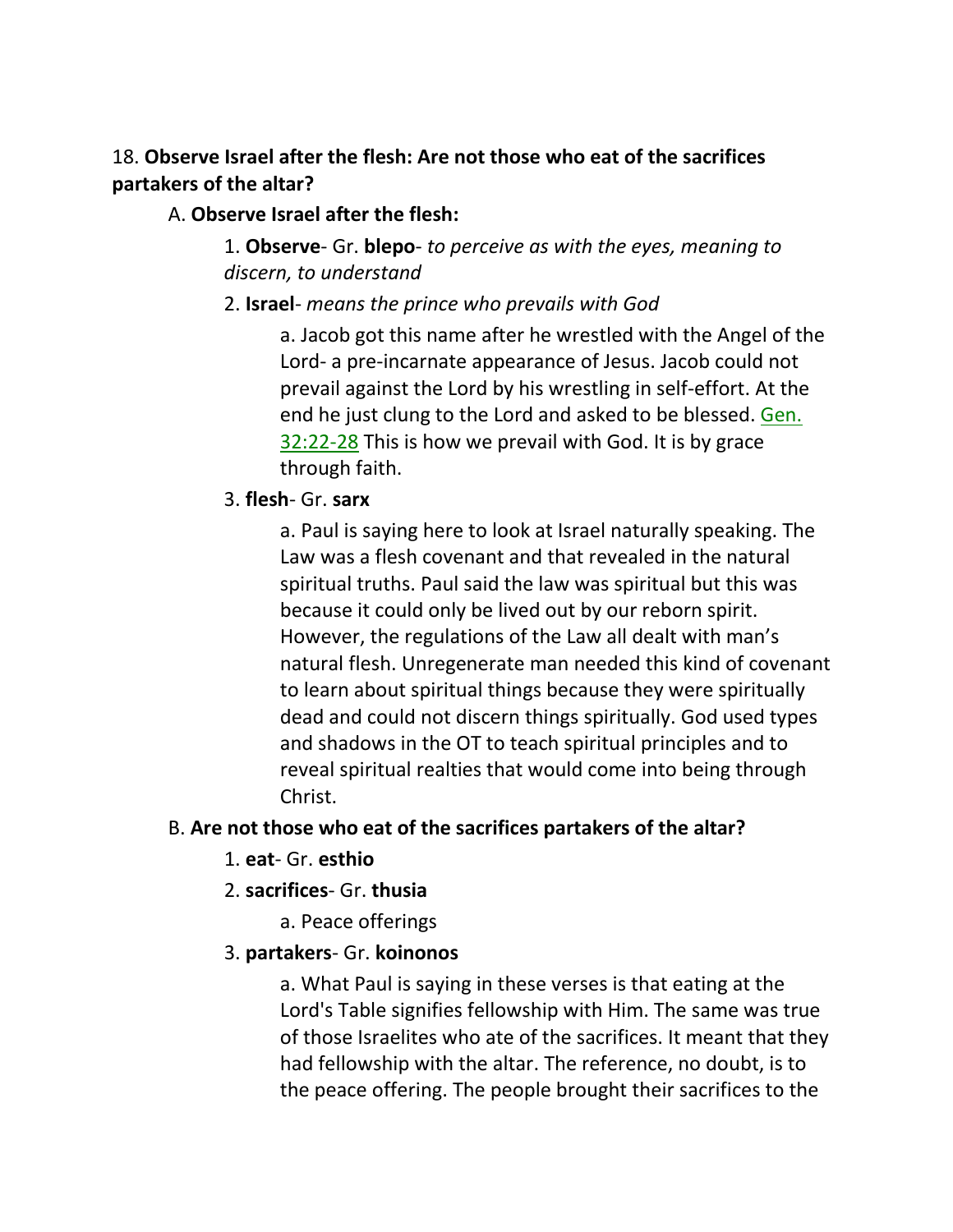temple. A portion of the offering was burnt on the altar with fire; another portion was reserved for the priests; but the third part was set aside for the offerer and his friends. They ate of the offering on the same day. Paul is emphasizing that all who ate of the offering identified themselves with God and with the nation of Israel and, in short, with all of which the altar spoke. -Believers Bible Commentary

b. We have a spiritual altar in Christ that the priests of the Law have no right to eat of. Heb\_13:10

4. **altar**- Gr. **thusiasterion**

# 19. **What am I saying then? That an idol is anything, or what is offered to idols is anything?**

#### A. **What am I saying then?**

1. **saying**- Gr. **phemi**- *to make known one's thoughts, to declare, to bring to light by speech; generally to say, speak, utter.*

#### B. **That an idol is anything,**

#### 1. **idol**- Gr. **eidolon**

a. The idol is a piece of stone or metal. It is nothing more. 1Co\_8:4, Act\_19:26

#### C. **or what is offered to idols is anything?**

## 1. **offered to idols**- Gr. **eidolothuton**- *image sacrifice*

a. The actual meat sacrificed to an idol was the same after it was offered as it was before it was offered. The use of the meat does not change the meat at all.

b. It is the spiritual influences behind the idols that were harmful and should be avoided.

## 20. **Rather, that the things which the Gentiles sacrifice they sacrifice to demons and not to God, and I do not want you to have fellowship with demons.**

A. **Rather,**

B. **that the things which the Gentiles sacrifice they sacrifice to demons and not to God,**

1. **Gentiles**- Gr. **ethnos**- *generally designates a non-Jewish nation, but*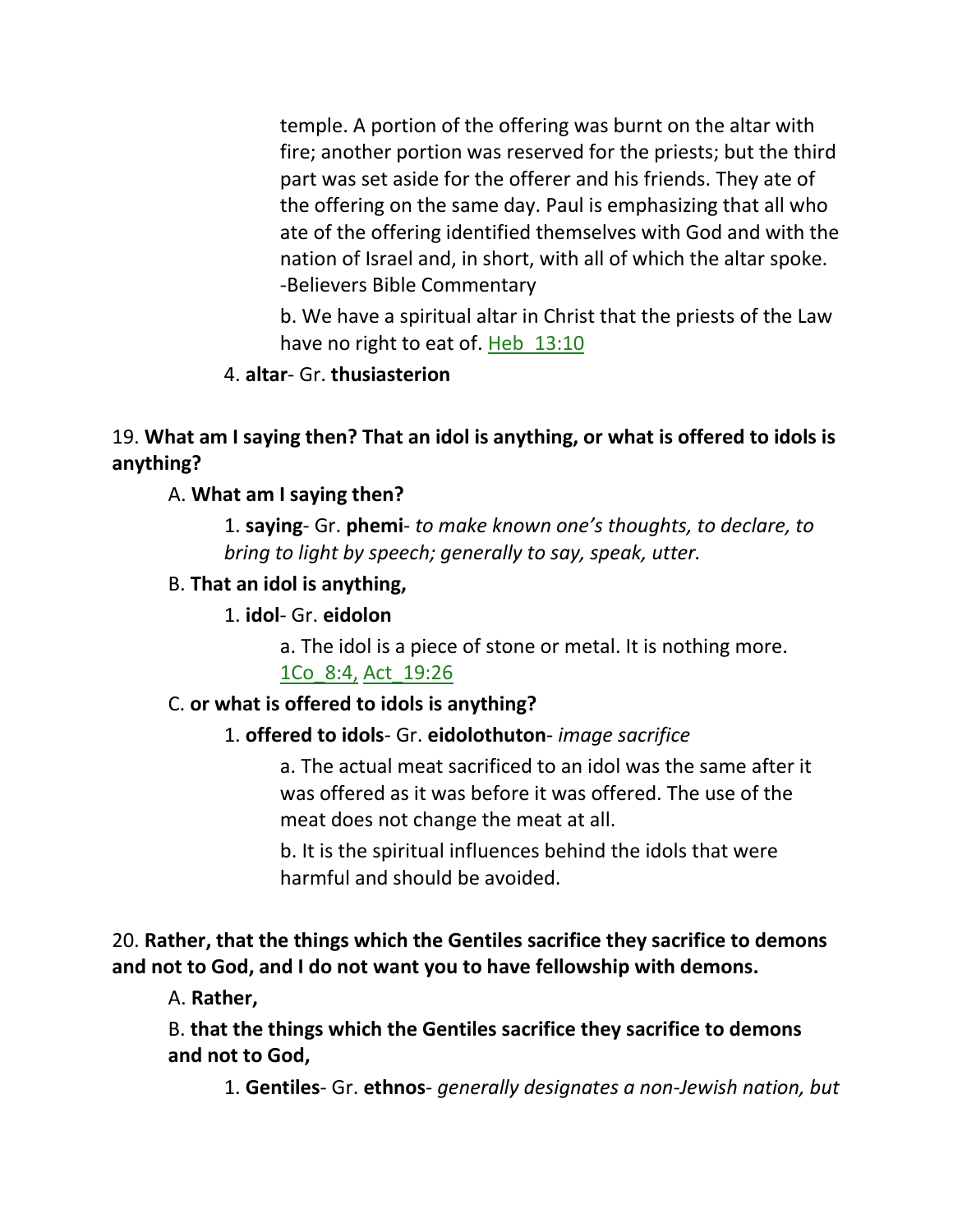# *it is also used of the Jewish nation when referred to officially*

a. Scripture divides humanity into three groups- Jews, Gentiles, and the church of God. 1 Cor. 10:32

## 2. **sacrifice**- Gr. **thuo**

a. It is universal that man knows that there must be a sacrifice in order to atone for sin and approach divinity.

## 3. **demons**- Gr. **daimonion**- *an evil spirit*

a. It is unclear from scripture on the origin of demons. They do not appear to be fallen angels. They seem to be disembodied spirits seeking to inhabit a body.

b. Some have conjectured that demons were spirits [separate from the angels] created under Lucifer's control before his fall and when he fell they followed him. This cannot be confirmed this side of heaven.

c. Demons are involved with idol worship and sacrifice. Lev 17:7; Deu 32:17, Psa 106:37

# C. **and I do not want you to have fellowship with demons.**

- 1. **want** Gr. **thelo**
- 2. **fellowship** Gr. **koinonos**

a. Who you fellowship with will influence you. It is not good to fellowship with devils and have them influence you.

# 21. **You cannot drink the cup of the Lord and the cup of demons; you cannot partake of the Lord's table and of the table of demons.**

# A. **You cannot drink the cup of the Lord and the cup of demons;**

- 1. **drink** Gr. **pino**
- 2. **cup of the Lord**

## 3. **cup of demons**

a. At idol feasts there would be a libation poured out to the idol god and then a drink in toast to honor of the idol god. In doing so they were fellowshipping with the idol. Paul brings out that really they were fellowshipping with the demons who inspired the idol.

## B. **you cannot partake of the Lord's table and of the table of demons**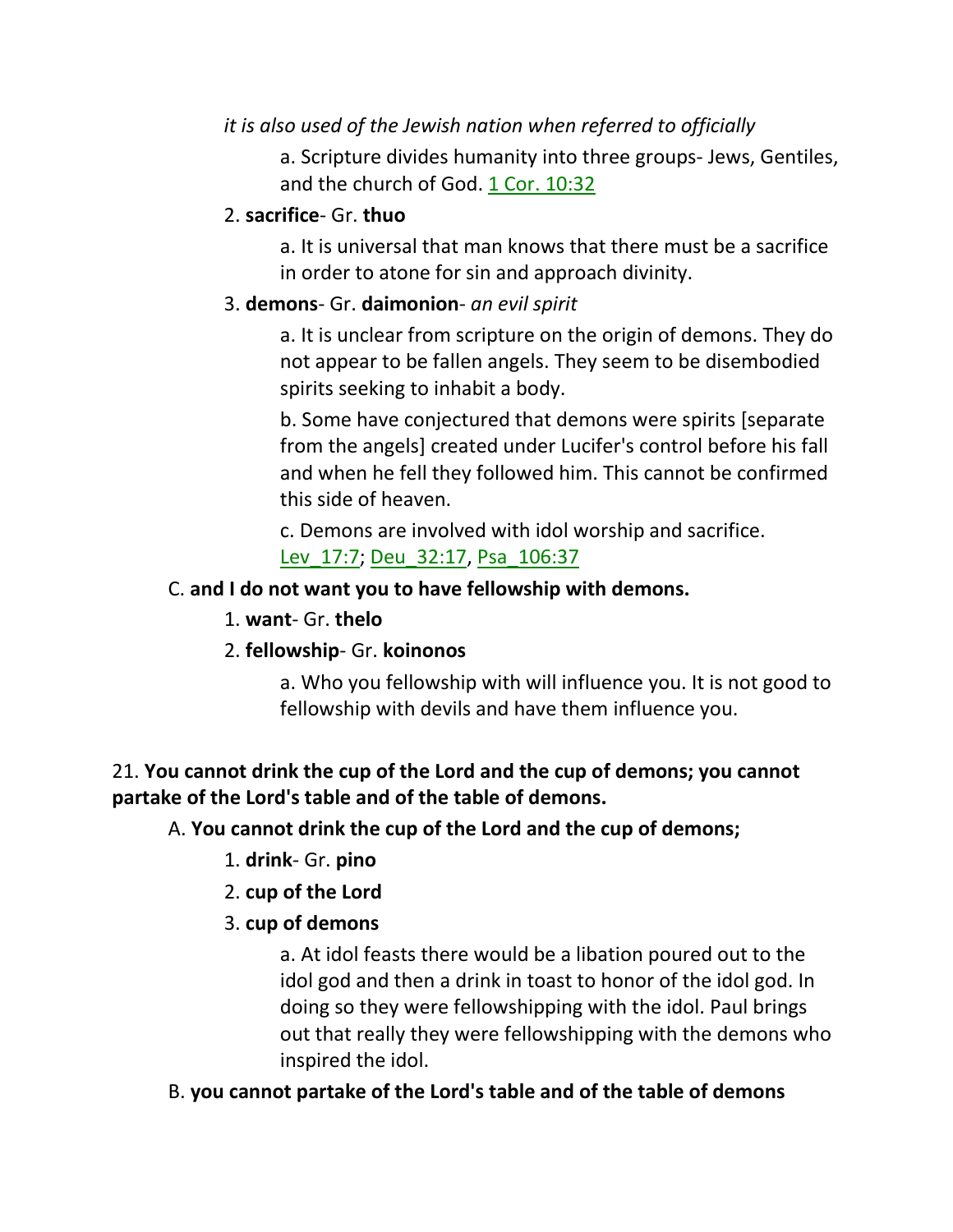#### 1. **partake**- Gr. **metecho**

a. You cannot serve two masters. Matt. 6:24

## 2. **Lord's table**

a. When we eat and drink of the communion table we are partaking and fellowshipping with Christ.

b. The communion Christians partake of today is taken on a **table not an altar**. The only Christian altar is the cross of Christ. We partake of the elements of communion on the Lord's table which speaks of His provision, fellowship, and familial bond of love.

## 3. **table of demons**

a. An example of an ancient pagan meal to an idol reads: *"Chairemon invites you to a meal at the table of the lord Serapis [an idol god] in the temple of Serapis, tomorrow the fifteenth from nine o'clock onwards." -Guzik Commentary*

## 22. **Or do we provoke the Lord to jealousy? Are we stronger than He?**

## A. **Or do we provoke the Lord to jealousy?**

1. **provoke to jealousy**- Gr. **parazeloo**- *to provoke to the point of jealousy*

a. The Lord is a jealous God. Ex. 20:5 Exo $-34:14$ , Deu $-32:16$ , Deu 32:21, 1Ki 14:22 There is a good jealousy and there is an evil jealousy.

b. In marriage there is a good jealousy because of the nature of the monogamous and exclusive covenant we have with our spouse. It is the same with the Lord. We are His bride.

## 2. **the Lord**- Gr. **kurios**

a. The Lord Jesus

## B. **Are we stronger than He?**

## 1. **stronger**- Gr. **ischuros**- *to be able, strong, mighty, powerful*

a. It is not good to be at odds with the Lord or have Him contend with you. One thing that will do this is to worship and serve another god.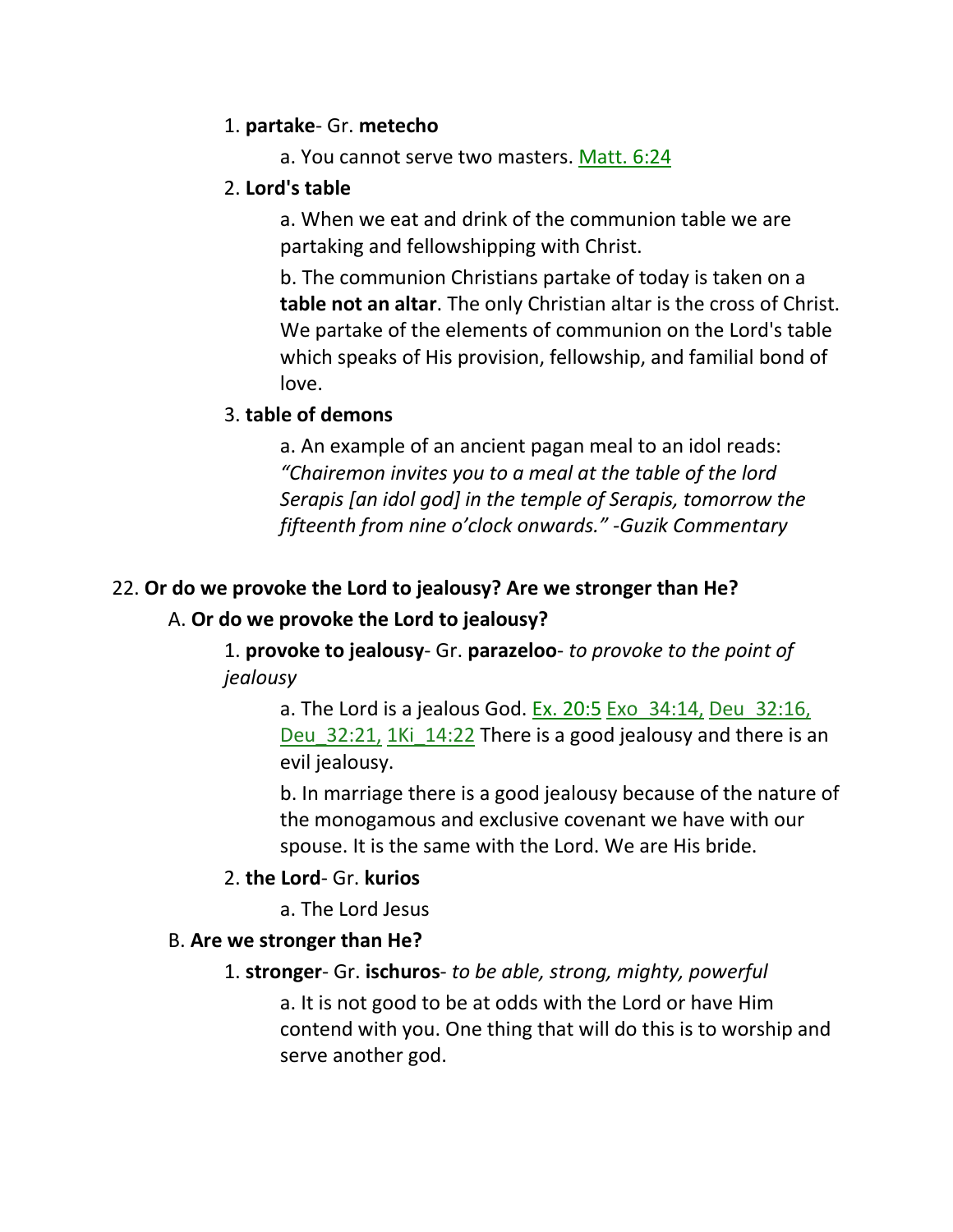23. **All things are lawful for me, but not all things are helpful; all things are lawful for me, but not all things edify.** 

A. **All things are lawful for me**,

#### 1. **lawful**- Gr. **existi**- *it is possible; it is permitted, it is lawful*

a. It is very important to take verses in context. When Paul says **all things are lawful for me**, he is referring all kinds of food [meat]. That is the subject of this chapter. All meat [whether it is clean or unclean under the Law] is lawful for a Christian to eat.

b. Things like murder and stealing are never lawful! This verse has been used by carnal people who want to sin, so they claim this verse for their actions. That is taking scripture out of context.

c. This verse is also used by Paul in 1 Cor. 6:12. In the next verse, vs. 13, he puts it in context of eating meats as well.

#### B. **but no all things are helpful,**

## 1. **helpful**- Gr. **sumphero**- *to bear together, to collect or contribute in order to help, be profitable, be expedient*

a. Although eating meat in the marketplace was strictly lawful, it is not helpful to weak believers or unbelievers seeing you celebrate at an idol temple, eating meat sacrificed to that idol.

b. A more contemporary example today would be for a minister to drink wine publicly. Although it is not a sin to drink wine [although getting drunk is], many weak Christians think that drinking wine in any measure is a sin and so do a lot of unbelievers. They think that it is wrong for Christians to do so, so if they see a Christian minister do so, they see him or her as a hypocrite. It does not help one's testimony.

#### C. **all things are lawful for me**,

1. Obviously this was a repeated phrase that the Corinthians would throw around to justify their actions.

#### D. **but not all things edify**

#### 1. **edify**- Gr. **oikodomeo**- *to build up, establish, confirm*

a. Our actions should build people up, not tear them down. To tempt a weak believer to join you in doing something you think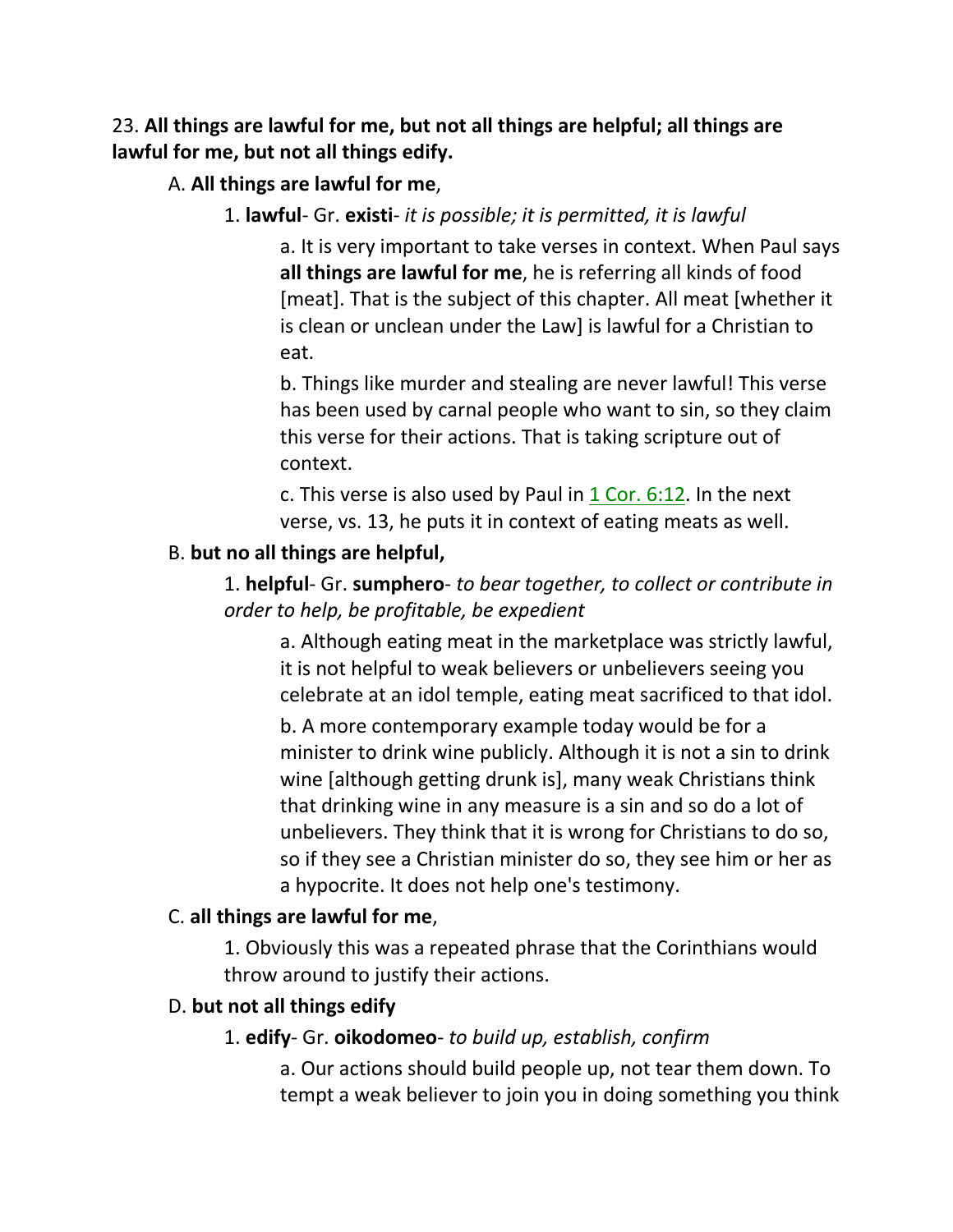is fine, but they think is a sin, is tearing them down, not building them up. 1Co\_8:9, Rom 14:20-21

#### 24. **Let no one seek his own, but each one the other's** *well-being.*

#### A. **Let no one seek his own,**

- 1. **seek** Gr. **zeteo** *to seek after, look for, strive to find*
- 2. **his own**

a. This is another way of stating the golden rule- "Whatever you want men to do unto you, do also unto them." Matt. 7:12 We all want people to seek our benefit and good.

b. Paul brings out in Philippians that we should not only look out for your own interests, but also for others. Phil. 2:4 Paul here is saying that we should not seek only our own benefit but also the benefit of others. Sometimes we must limit our benefit in order to ensure the benefit of others. In this case limiting your freedom [to eat meat] in order to not cause others to stumble is one of those times. Rom\_15:1-2

#### B. **but each one the other's well-being**

1. **well-being**- *not in Greek, omit*

## 25. **Eat whatever is sold in the meat market, asking no questions for conscience' sake;**

A. **Eat whatever is sold in the meat market,**

1. **eat**- Gr. **esthio**

2. **sold**- Gr. **poleo**- *to be busy, to trade; to barter (as a peddler), that is, to sell*

a. This means even pork! 1Ti 4:4

3. **meat market-** Gr. **makellon**- *a butcher's row where all kinds of provisions were displayed for sale*

a. Paul is saying here that it is ok to shop at the meat market that was connected to the temple, unless it would provide an undue temptation to you to idolatry or sexual sin that came with it. This is where the best and cheapest meat could be obtained.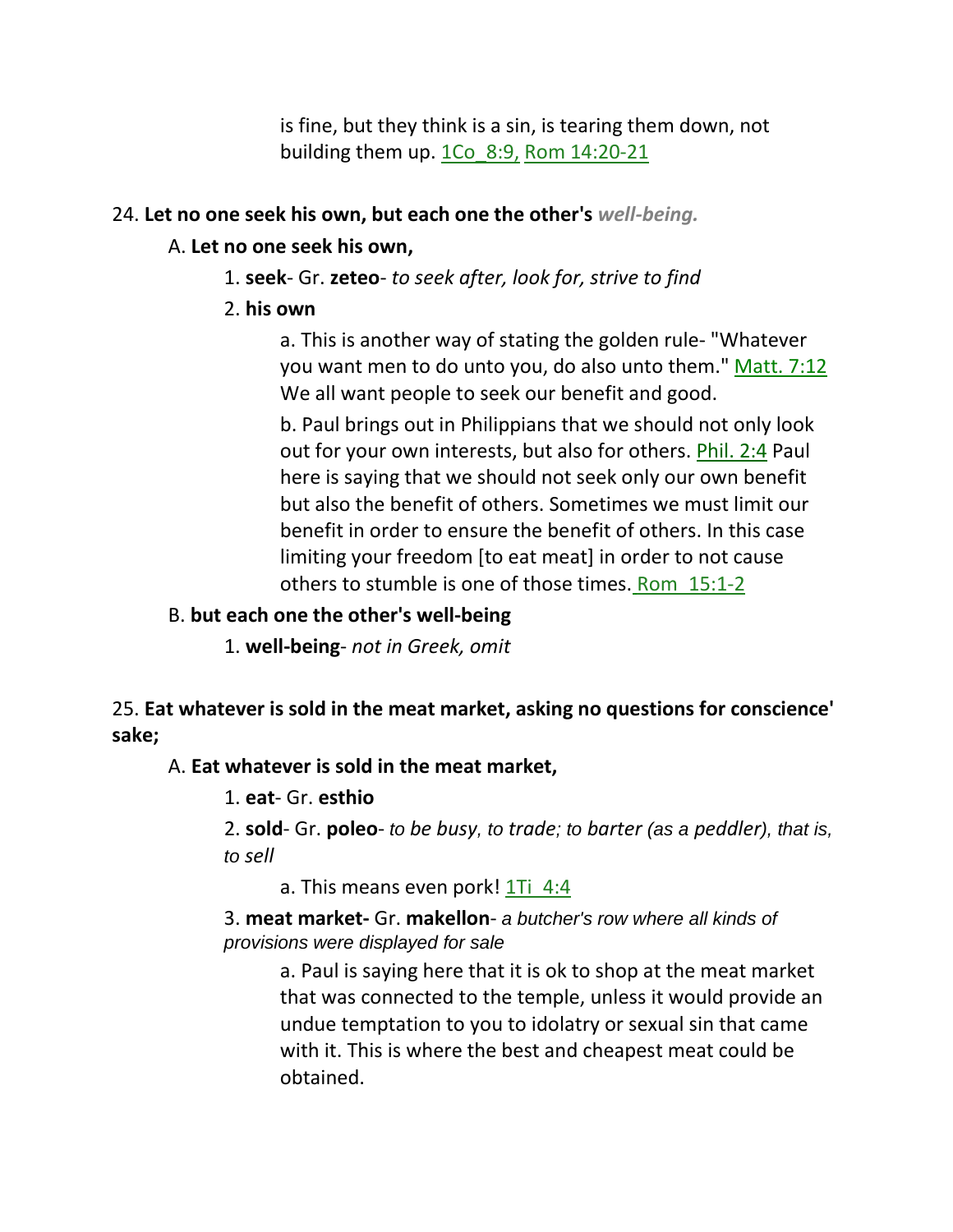## B. **asking no questions for conscience' sake**

# 1. **asking no questions**- Gr. **anakrino**- *to examine or question in order to pass a judicial sentence*

a. Paul is telling them to go shopping without giving a second thought about it. It was ok to shop at the meat market.

# 2. **conscience sake**- Gr. **dia suneidesis**- *because of conscience* a. The Corinthians could take this directive from Paul that with good conscience they could buy meat at the market.

## 26. **for "THE EARTH IS THE LORD'S, AND ALL ITS FULLNESS."**

## A. **for the earth is the Lord's**

1. **earth**- Gr. **ge**

## 2. **the Lord's**

a. The Lord Jesus is the owner of the earth. Deu 10:14 He has given mankind stewardship over it however. Ps. 115:16

b. Nothing in this earth belongs to an idol. It belongs to God.

## B. **and all its fullness**

1. **fullness**- Gr. **pleroma**

a. Psa\_24:1

# 27. **If any of those who do not believe invites you** *to dinner,* **and you desire to go, eat whatever is set before you, asking no question for conscience' sake.**

## A. **if any of those who do not believe invites you to dinner**,

## 1. **do not believe**- Gr. **apistos**

a. This is an unsaved person. Yes, it is ok to have friends that are not saved. How can you win the lost if you alienate yourself from them? We are not to be intimate friends with unbelievers but we can be acquaintances or casual friends. Jesus ate with publicans and sinners. Luk\_19:7, Matt. 9:10

## 2. **invites**- Gr. **kaleo**

## 3. **dinner**- *omit, not in the Greek*

- a. However this is implied by the text.
- b. This is an invitation to a dinner at a private home, not an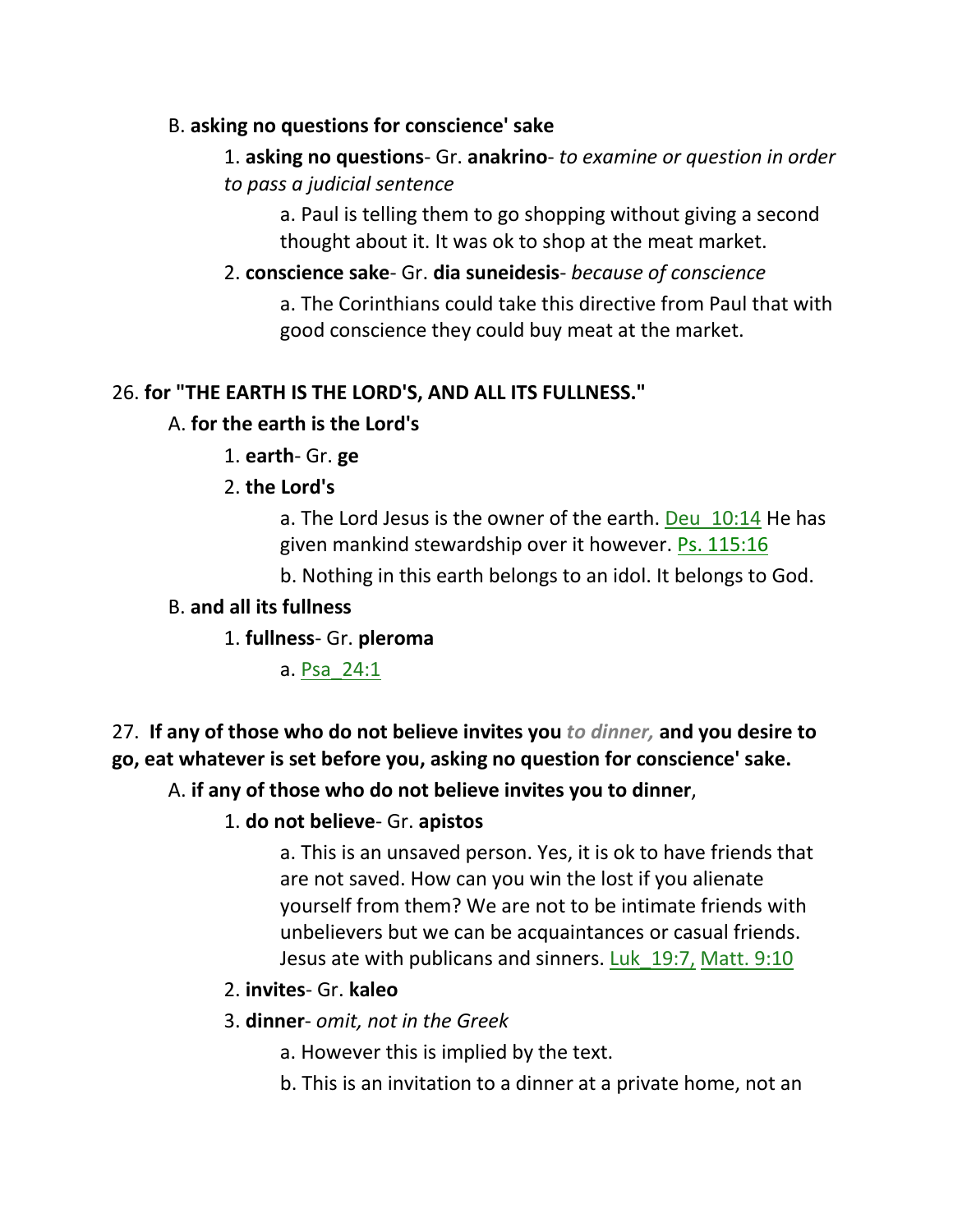invitation to a public idol feast. Paul already has stated that would not be appropriate. 1Co 8:10

# B. **and you desire to go**,

# 1. **desire**-Gr. **thelo**

a. A lot of leading in life when it comes to specifics comes down to following the desires of your heart. If you delight yourself in the Lord, He gives you the desires of your heart. Ps. 37:4 He puts the desires in your heart that pleases Him and fulfills the plan for your life.

b. In the general things of life follow the principles of the Word of God. In the specifics follow the two "p's"- passion and peace. They will guide you into fulfilling God's call and destiny for you.

2. **go**- Gr. **poreuomai**

# C. **eat whatever is set before you,**

- 1. **eat** Gr. **esthio**
- 2. **set before-** Gr. **paratithemi** *to put or place near someone*

a. Sometimes it takes faith to eat whatever is set in front of you. Especially in a third world setting. It is important to pray in faith over your meals!

b. Jesus gave this same directive. Luk\_10:7; Luk\_10:8

# D. **asking no question for conscience' sake**

1. **asking no question**- Gr. **anakrino**- *to examine or question in order to pass a judicial sentence*

a. There were two things Paul said that the Corinthians could do without a second thought: to buy meat at the meat market, and go to dinner with an unbeliever and eat what is served.

2. **conscience**- Gr. **suneidesis**

28. **But if anyone says to you, "This was offered to idols," do not eat it for the sake of the one who told you, and for conscience' sake; for "THE EARTH IS THE LORD'S, AND ALL ITS FULLNESS."** 

A. **But if anyone says to you,**

1. **says**- Gr. **epo**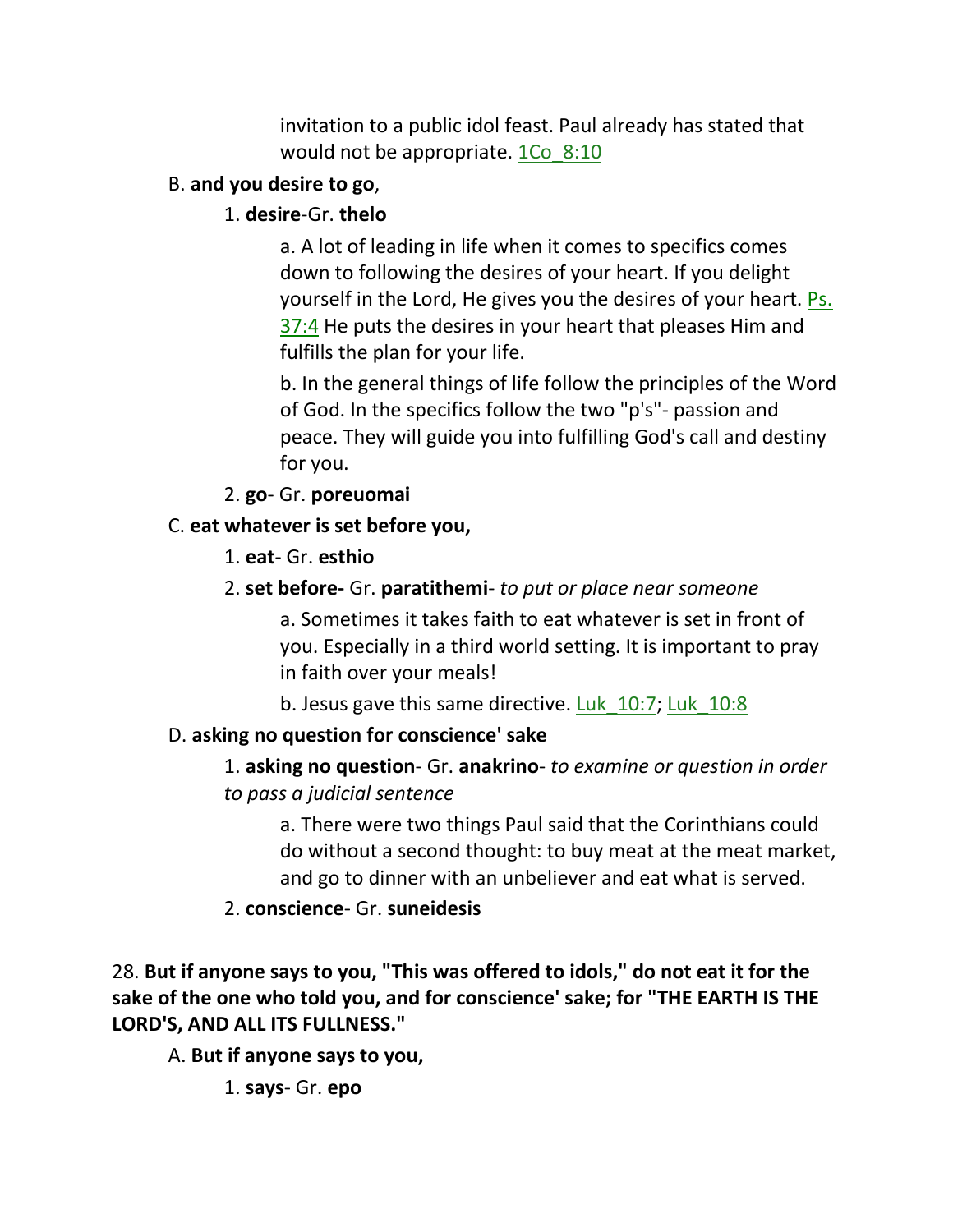a. Probably Paul is speaking of another Christian guest with a weak conscience pointing out that the meat was sacrificed to idols. It might also apply to another guest who is an unbeliever who thinks it is a sin for a Christian to eat meat sacrificed to idols. In the first case they should not eat it because it might cause the weak brother to stumble. In the second case they should not eat it because it might be a stumbling block for the unbeliever to get saved.

## B. **This was offered to idols,**

## 1. **offered to idols**- Gr. **eidolothuton**

## C. **do not eat it for the sake of the one who told you,**

## 1. **eat**- Gr. **esthio**

## 2. **told**- Gr. **menuo**- *to disclose or make known something secret*

a. There are some who delight in and make it their ambition to disclose secrets and hidden facts. It is a drug for them.

## D. **and for conscience sake**

## E. **for the earth is the Lord's, and all it fullness**

1. This phrase was used just a few verses earlier. There Paul uses it to support eating without conscience sake. Here Paul uses it again but in the context of not eating because of conscience sake. All things are God's. Some of those things He has intended we use for our pleasure, and others He asks us to refrain from to further His purposes.

2. This phrase is repeated three times in Scripture. The triune God owns the earth.

# 29. **"Conscience," I say, not your own, but that of the other. For why is my liberty judged by another** *man's* **conscience?**

## A. **Conscience**- Gr. **suneidesis**

B. **I say,**

C. **not your own,**

D. **but that of the other,**

1. Whether that being of an believer or unbeliever

E. **For why is my liberty judged by another man's conscience.** 

1. **liberty**- Gr. **eleutheria**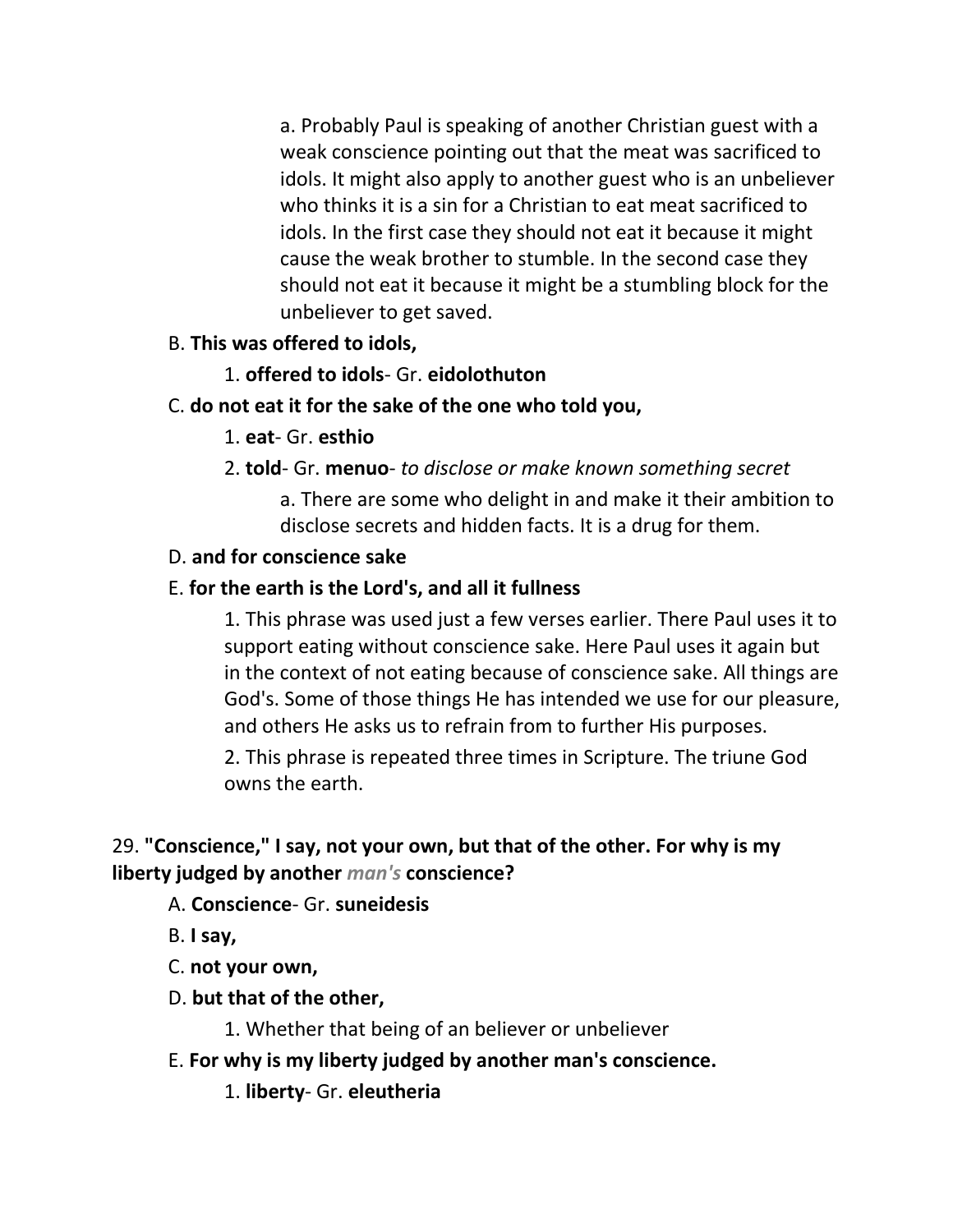a. Paul is known to interject imaginary dialogues with objectors and objections in his writing. For a good example of this see Rom. 6:1, 9:19 He does that here. He supposes someone will respond to what he is saying by saying this, "Why is my freedom judged [enslaved] by another person's conscience?" Basically, this person is saying, "Why should I care what other people think." This is a selfish thought by a selfish person. We are not to live for ourself. We are to seek the good of others and not just ourself.

## 2. **judged**- Gr. **krino**

a. In other words this objector is saying: "Why should I let the judgments of other people affect me?" Again this is small and selfish thinking.

## 3. **conscience**- Gr. **suneidesis**

a. This line of reasoning is thus: "Someone else's conscience is not God, so why should I submit my liberty to it?" It is because of love for others and for our testimony of the gospel, that is why!

b. This is not the same as allowing someone to drag us into the practice of legalism. Col 2:16 This speaks of limiting our exercise of liberty to be a greater witness.

# 30. **But if I partake with thanks, why am I evil spoken of for** *the food* **over which I give thanks?**

## A. **But if I partake with thanks,**

1. **partake**- Gr. **metecho**

## 2. **thanks**- Gr. **charis**

a. This is a selfish argument which goes something like this, "I have been given grace by God to take this course of action, so other people should get off my back about it!"

b. Those in the grace movement are often selfish with the grace given to them. They only think of themselves and not how their actions impact or appear to other people- believers or unbelievers. We have been blessed with grace vertically with our Heavenly Father, but we are called to steward that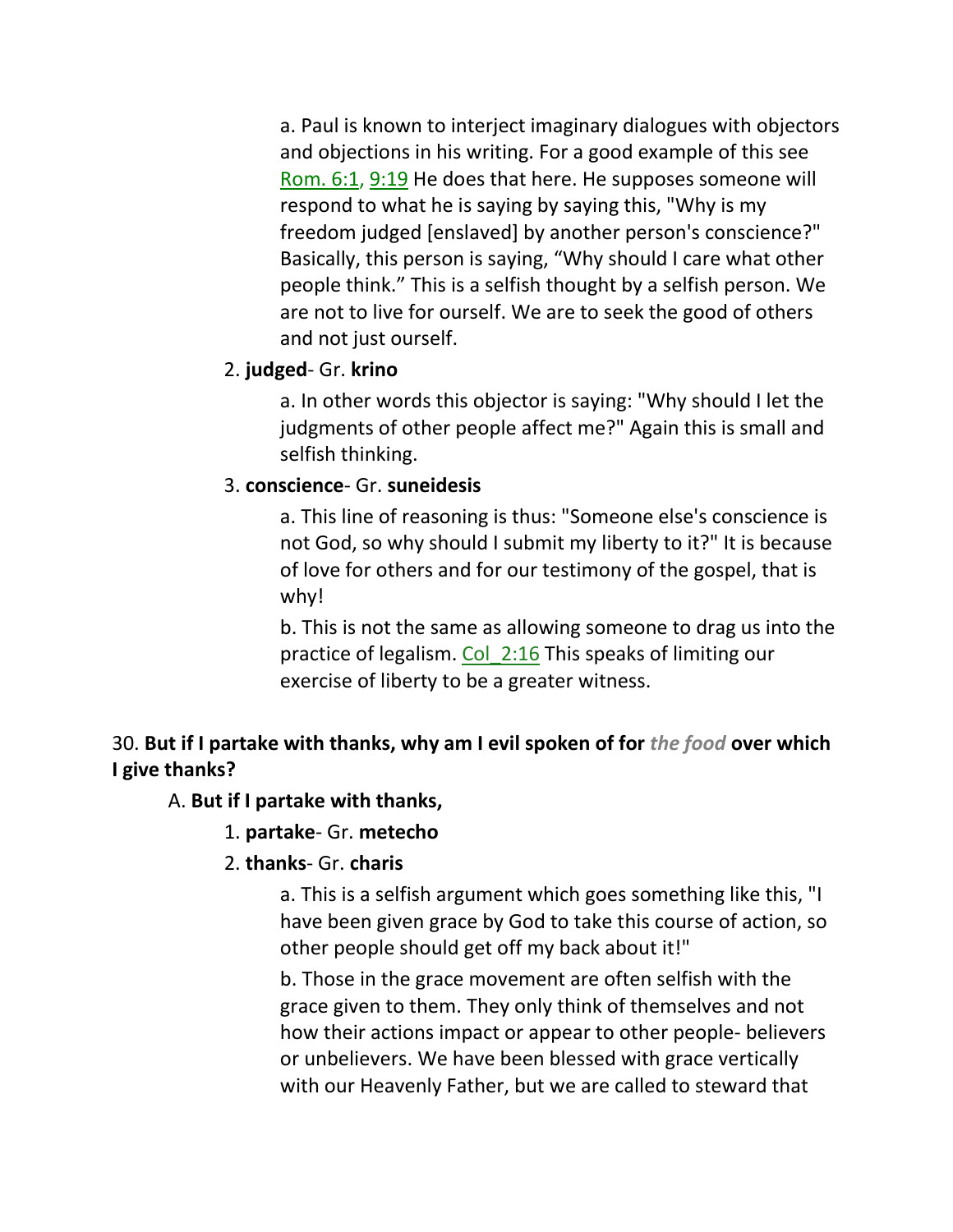grace towards others horizontally. 1 Pet. 4:10 To do this sometimes it calls for us to limit the exercise of our freedom in Christ.

c. This is just thinking from a vertical perspective and ignoring the horizontal perspective that involves others. This is a common practice today among those in the grace movement.

## B. **why am I evil spoken of for the food over which I give thanks?**

1. **evil spoken of**- Gr. **blasphemeo**- *to blaspheme, revile. To hurt the reputation or smite with reports or words, speak evil of, slander, rail* 

- 2. **food** *not in Greek, omit*
- 3. **give thanks** Gr. **eucharisteo** *thankful, grateful, well-pleasing.*

a. Again this is a very selfish and childish attitude being presented by an objector. It is all about them. This person is saying, "I am good with this course of action, why isn't everyone else?"

b. It is possible to eat and give thanks but also not to eat and still give God thanks. Rom\_14:6

## 31. **Therefore, whether you eat or drink, or whatever you do, do all to the glory of God.**

#### A. **Therefore,**

1. This is Paul's reply to the objector in the previous verses.

2. Paul ends this subject by giving them a general rule, sufficient to regulate every man's conscience and actions.

#### B. **whether you eat or drink,**

#### 1. **eat**- Gr. **esthio**

a. This gives limits and boundaries to our eating. We cannot overeat to the glory of God.

#### 2. **drink**- Gr. **pino**

a. This gives limits and boundaries to our drinking. We cannot get drunk to the glory of God.

#### C. **or whatever you do,**

## 1. **do**- Gr. **poieo**

a. This gives limits and boundaries to all we do.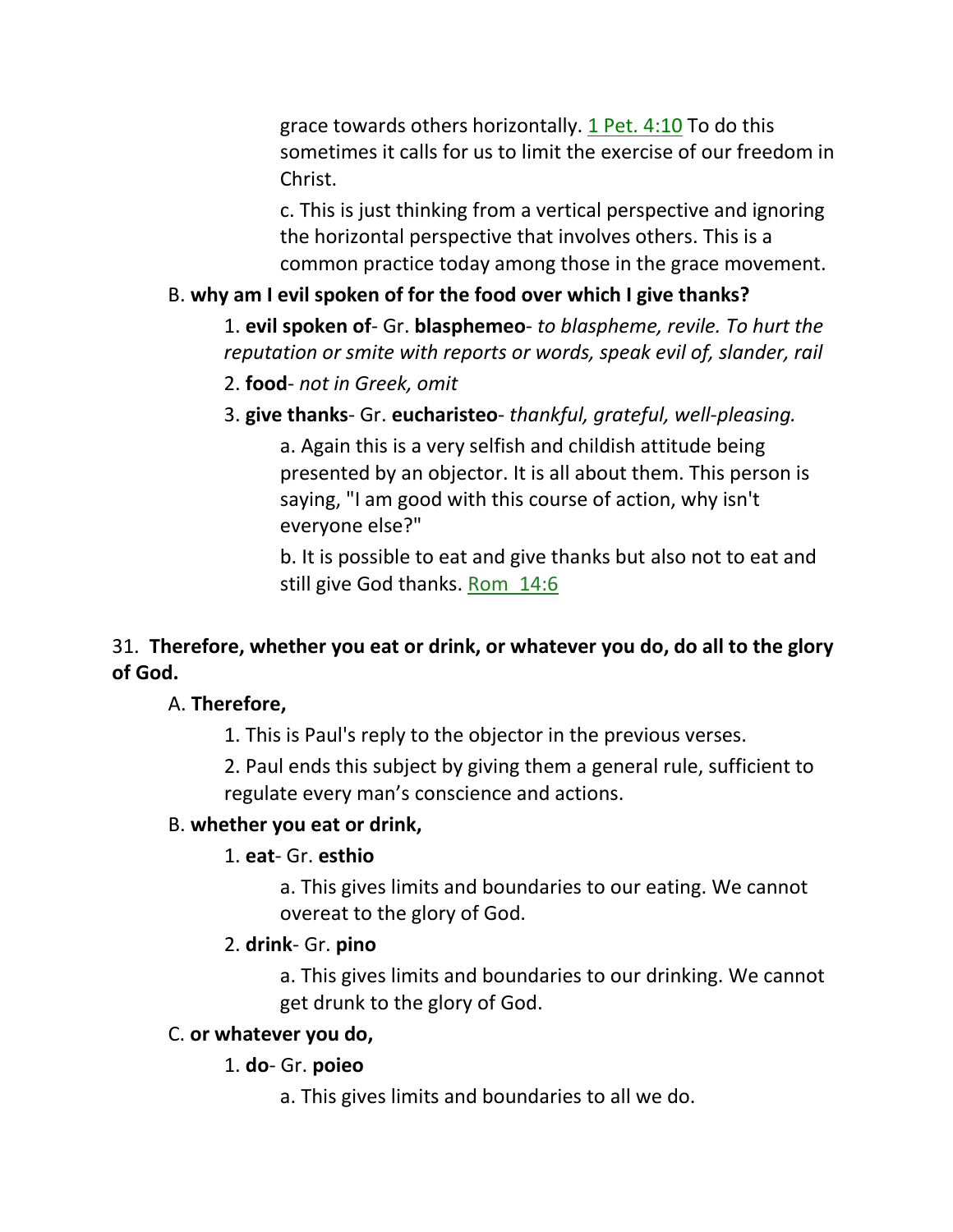## D. **do all to the glory of God**

## 1. **glory**- Gr. **doxa**

a. Giving glory to God has more to do than just our vertical relationship with God. It also involves our horizontal actions and relationships with people. Matt. 5:16, 1 Pet. 2:12, 1 Cor. 6:20, [body and spirit speak of the horizontal and vertical aspects of being a Christian], Joh\_15:8, Php\_1:11

# 32. **Give no offense, either to the Jews or to the Greeks or to the church of God,**

A. **Give no offense**- Gr. **ginomai aproskopos**- *to not become one giving an occasion for offense or stumbling*

## B. **either to the Jews or to the Greeks or to the church of God,**

## 1. **Jews**- Gr. **Ioudaios**

a. Specifically this means *those from Judah*, but generally it speaks of all descendants from Jacob and the twelve tribes.

## 2. **Greeks**- Gr. **Hellen**

a. This word is used specifically of *those of the nation of Greece*, but in general it speaks of all non-Jewish nations.

## 3. **church**- Gr. **ekklesia-** *called out ones*

a. This verse brings out the three categories of mankind in the earth today: The Jews, The Gentiles, and the Church of God. Before Jesus died and rose again there were only two- Jews and Gentiles. However, after the day of Pentecost there came a third- the church of God. The church is a new race of being that has never existed before. They are the new creation! Jesus is the head of this new nation.

## 33. **just as I also please all** *men* **in all** *things,* **not seeking my own profit, but the**  *profit* **of many, that they may be saved.**

## A. **just as I also please all men in all things,**

## 1. **please**- Gr. **aresko**

a. It is important to take scripture in context. This statement is in line with what he has been saying about not doing things that cause others to stumble and impede them to being saved